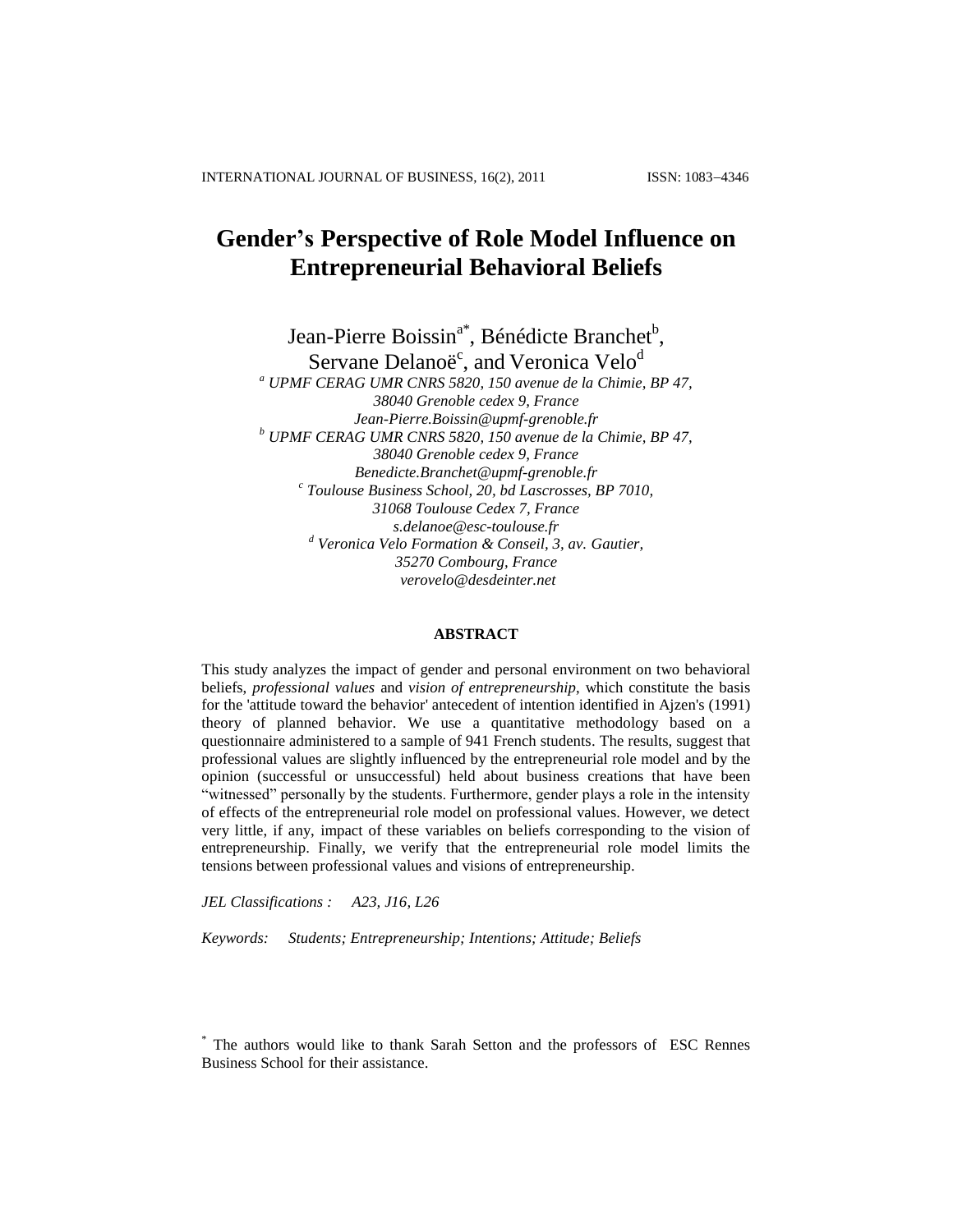#### **I. INTRODUCTION**

Among the factors influencing one's propensity to get involved in entrepreneurial activities the impact of gender and of parental experience are under the special scrutiny of scholars (Delmar and Davidsson, 2000; Bird and Brush, 2002; Kim et al., 2006; Van Auken et al., 2006; Boissin and Emin, 2007; Allen et al., 2008). In addition, students' intentions to follow entrepreneurial paths are being studied with the objective of finding ways to enhance such undertakings (Kolvereid, 1996b; Autio et al., 1997; Boissin and Emin, 2006; Fayolle et al., 2006).

Based on the premise that "the stronger the intention to engage in a behavior, the more likely should be its performance" (Ajzen, 1991, p. 181) academics have been relying on intention-based frameworks to analyze the impacts of various antecedents on students' career preferences (Shapero and Sokol, 1982; Ajzen, 1991; Kolvereid, 1996b; Krueger et al., 2000). The use of such models to study new venture creation has been deemed especially appropriate in the case of students populations who very rarely create straight out of school, but rather a few years later (Krueger et al., 2000). In these models, three major antecedents to intentions are usually studied: perceived behavioral control, attitude toward the behavior, and subjective norm (Ajzen, 1991). In the words of Ajzen, perceived behavioral control reflects "people's perception of the ease or difficulty of performing the behavior of interest" (p. 183), while attitude toward the behavior is "the degree to which a person has a favorable or unfavorable evaluation or appraisal of the behavior in question", and subjective norm "the perceived social pressure to perform or not to perform the behavior" (p. 188).

In this paper we focus on behavioral beliefs affecting attitude toward entrepreneurship. Specifically, we analyze the professional values of students (the professional characteristics they value for their future career) and their vision of entrepreneurship (which characteristics they think will be fulfilled by an entrepreneurial career) in light of their (1) exposure to entrepreneurial individuals, (2) gender and (3) perception of their entrepreneurial role models' experiences as successes or failures. Entrepreneurial family background and gender have been found to influence not only students intentions, but also engagement in nascent entrepreneurship and actual business start-ups at later stages (Davidsson and Honig, 2003; Van Auken et al., 2006; Boissin and Emin, 2007; Allen et al., 2008; Boissin et al., 2008; Kickul et al., 2008). Their effects on entrepreneurial intention and/or activity are thought to be both direct and indirect via their impact on attitudes and perceived control of venture creation requirements (Carr and Sequeira, 2007). In this paper, based on the premise that "most social attitudes are acquired, not innate" (Ajzen and Gilbert Cote, 2008, p. 290) we take the view that attitudes can be altered. Our results should therefore provide insight to educators and advisors on how to adapt their messages to the profiles of the students or entrepreneurs they are facing. For aspiring or established entrepreneurs, understanding how their environment may have biased their perception of entrepreneurship could help them adjust their current beliefs.

## **II. STUDY CONTEXT**

In this section, we will first examine how our research questions are positioned within the literature. To accomplish this, we successively call upon the Theory of Planned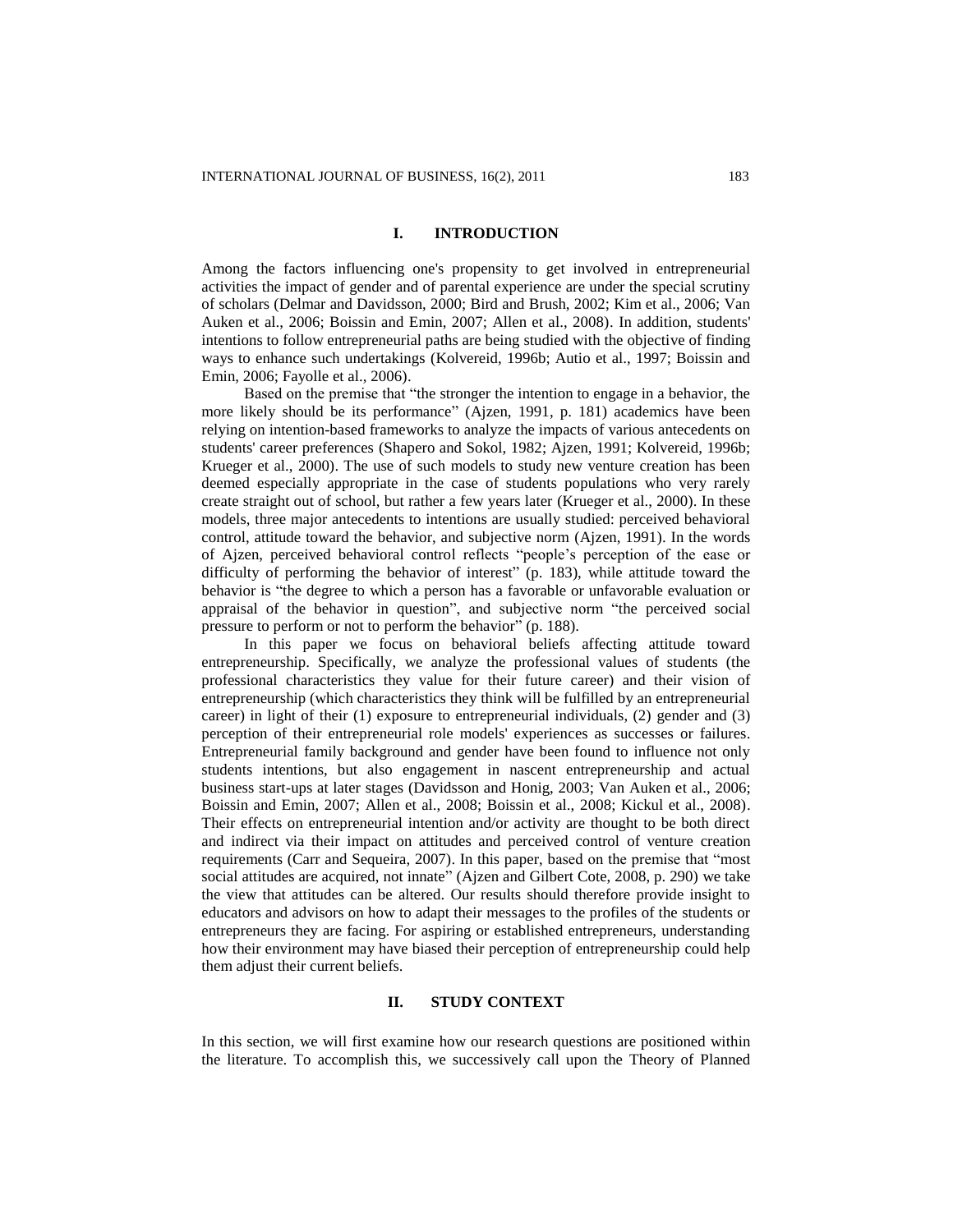Behavior, works on parental experience and role model influence on entrepreneurship and studies linking gender and entrepreneurship. We then, formulate three groups of hypotheses which constitute the core of this work and which will be examined in the results section.

#### **A. Entrepreneurship, Theory of Planned Behavior and Attitudes**

Entrepreneurship research uses intention models to study what might impact one's plan to become an entrepreneur. Before undertaking venture creation, individuals usually think about it, engage in more or less formal planning and then only start the venture. Intentionality precedes the behavior and could be considered a good predictor and earlier indicator of future entrepreneurial activities (Krueger & Carsrud, 1993; Krueger, Reilly, & Carsrud, 2000). Ajzen's theory of planned behavior which seeks to identify antecedents of a variety of intentional behaviors is presented below (Ajzen, 1991).



**Figure 1** Ajzen theory of planned behavior

Ajzen's theory of planned behavior and other intention models have been adapted to the singularity of entrepreneurship (Shapero and Sokol, 1982; Krueger et al., 2000). Perceived behavioral control is closely related to self-efficacy which Bandura (1986, p.391) defined as "people's judgments of their capabilities to organize and execute courses of action required to attain designated types of performances. It is concerned not with the skills one has but with judgments of what one can do with whatever skills one possesses". Specific entrepreneurial self-efficacy scales with tasks directly applicable to entrepreneurship are being developed to enable the measurement of this construct in entrepreneurial contexts (Autio et al., 1997; Chen et al., 1998; De Noble et al., 1999; Boissin and Emin, 2006). Subjective norm in entrepreneurial contexts has been related to the encouragement one thinks s/he may (or may not)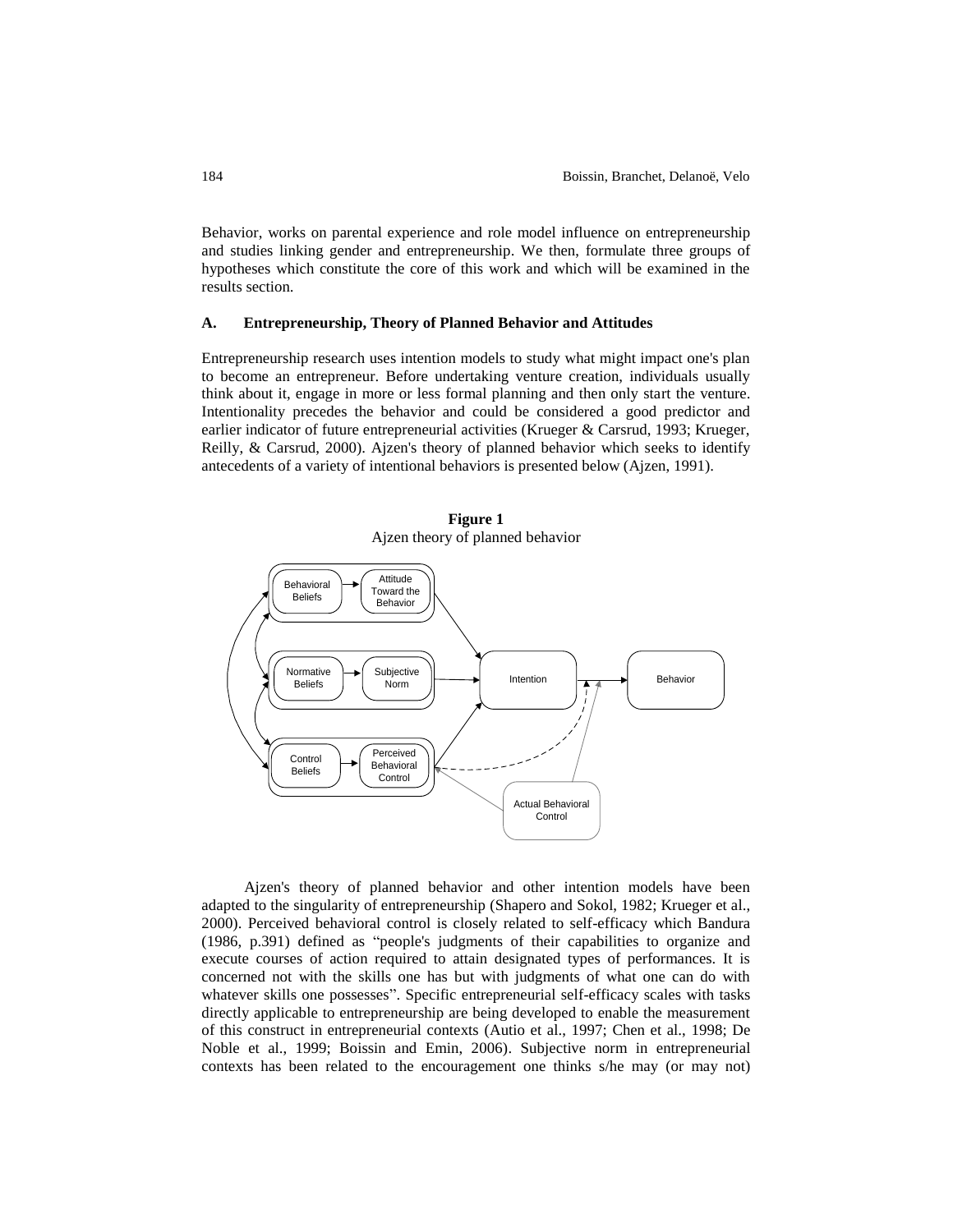receive from one's close circle of friends, family or mentors when engaging in an entrepreneurial venture and the importance s/he places on this encouragement. Last but not least, attitude toward the behavior has been found to influence career choices, both when measured as the general attractiveness of an entrepreneurial career (in itself or as opposed to salaried employment) and when evaluated as the importance for the person of elements commonly associated with entrepreneurship career such as autonomy for example (Kolvereid, 1996a; Van Gelderen and Jansen, 2006).

As suggested by Ajzen (1991) depending on the country or type of individuals studied, various elements of the model have been found to bear varying impact on entrepreneurial intentions (Tkachev and Kolvereid, 1999; Autio et al., 2001; Boissin and Emin, 2006; Fayolle et al., 2006). For example, the impact of social norm appears to vary between countries (Autio et al., 2001). In addition, some international studies emphasize the predominance of the impact of perceived behavioral control on intentions (Autio et al., 2001). In France however, attitude has been shown to be the most important antecedent of entrepreneurial intention (Emin, 2004; Boissin et al., 2007), thus warranting a specific focus on underlying beliefs generating it. In this paper we therefore direct our attention toward two types of beliefs: professional values and vision of entrepreneurship and analyze the potential influence of role models and gender on them.

#### **B. Parental Experience and Role Models' Influence on Entrepreneurship**

Parents and more remote influences such as other relatives or friends have been found to influence individuals' desires to undertake entrepreneurial careers as well as their self-assessed credibility of such a career (Shapero and Sokol, 1982; Van Auken et al., 2006; Carr and Sequeira, 2007; Kickul et al., 2008). However, contradictory results are put forward concerning the effect of the presence of entrepreneurial parents for nascent entrepreneurship. For example, in Sweden, they were found to increase the chance of entering a nascent venture process by enabling easier access to initial resources (Davidsson and Honig, 2003), while no such effect came up in a recent US-based study (Kim et al., 2006). In the UK, the influence of parental entrepreneurial experience was found to strongly influence their children's career choices with "strong intergenerational occupational patterns among self-employed and small business owners" (Gray, 1998, p. 105).

The impact of parental experience has been found to be depending on the perception of the students of their parents' or relatives' experience of business ownership as a success or failure (Boissin et al., 2008). However, it has also been offered that even role models' experiences regarded as unsuccessful could contribute to increase students' intent if it leads them to believe that they "can profit from and avoid errors made by parental role models" (Scherer et al., 1989, p. 66). These authors suggest that regardless of its performance, the mere presence of an entrepreneurial role model has an impact on individuals' career preferences. In fact, just knowing someone who started a business in the last two years has elsewhere been found to increase the likelihood of being a nascent entrepreneur (De Clercq and Arenius, 2006).

#### **C. Gender and Entrepreneurship**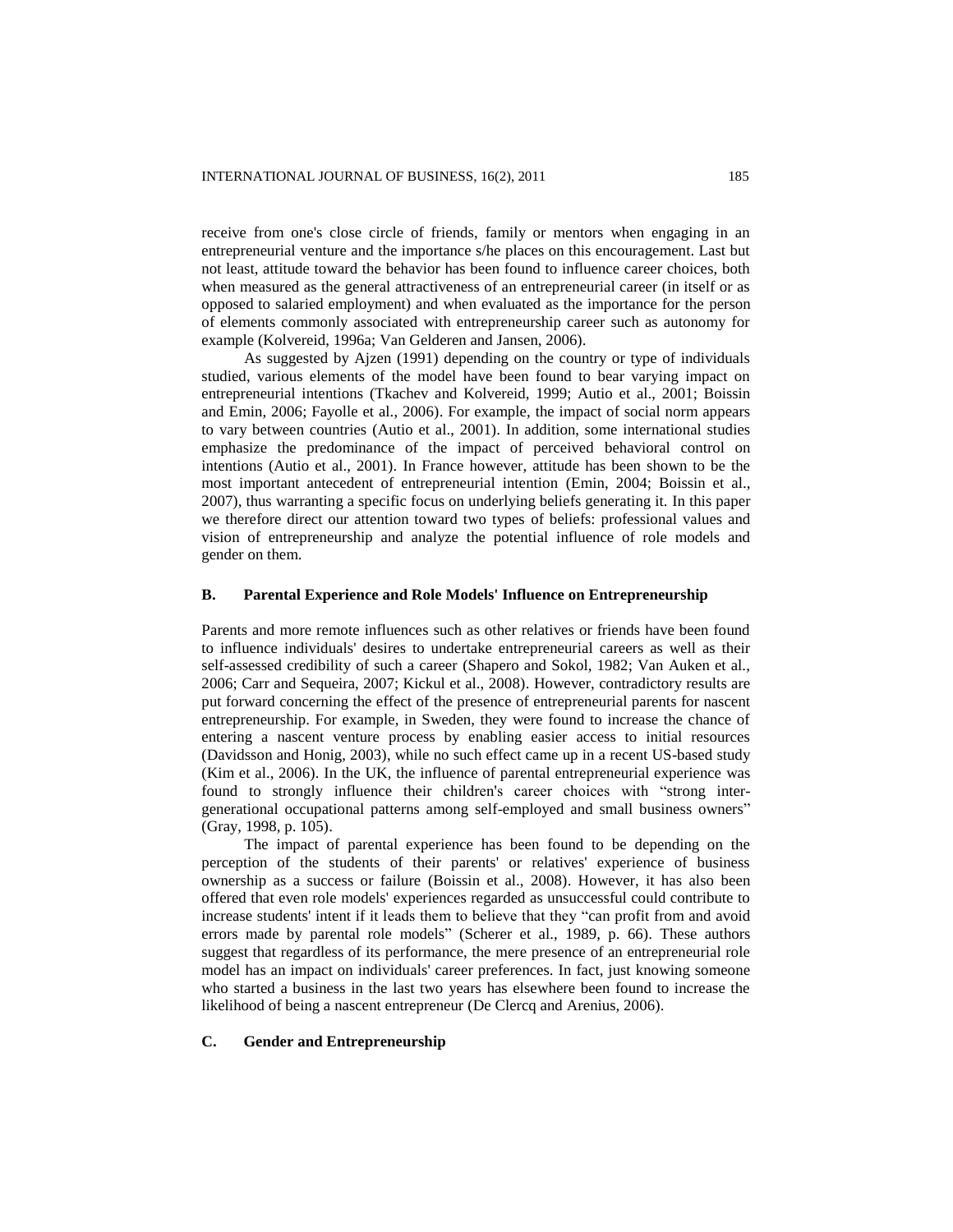The impact of gender on entrepreneurship has been studied at the individual level for persons at various stages of their careers from students not yet involved in the professional world (Boissin and Emin, 2007; Kickul et al., 2008), to people engaged in nascent ventures (Delmar and Davidsson, 2000), or actual business owners (Chell and Baines, 1998; Allen et al., 2008). Studies converge in observing that, regardless of whether it is measured at the intention or at a later involvement stage, women's attraction and participation in entrepreneurship are lower than men's. This gender gap is present in a variety of countries from various cultural backgrounds and it has been suggested that "finding ways to empower women's participation and success in entrepreneurship is critical for more sustainable and successful development in all countries" (Allen et al., 2008, p. 6). Gender-differentiated analyses are therefore being tried to generate better understanding of female entrepreneurship. It has for example been shown that, during startup and company development, women sometimes differ from men in the professional values they prioritize (Boissin and Emin, 2007). Genderidentity analysis of career satisfier preferences has linked masculinity to status-based satisfiers (which include earnings, prestige and social status, leadership etc.) and femininity to employee relationship (such as working with friendly and congenial people or teamwork) and contribution-to-society satisfiers (such as contributing to society and helping others) (Eddleston and Powell, 2008). Finally, linking to the parental influences discussed previously, having entrepreneurial parents has been found to influence girls' entrepreneurial intentions but not boys' (Kickul et al., 2008). Such differences are therefore expected to appear in the professional values and the vision of entrepreneurship expressed by female and male students.

#### **D. Core Hypotheses**

In this study, the questions were asked in a way that enables detailed investigation of the interaction between professional values and vision of entrepreneurship on one side, and gender and role model impact on the other side. Specifically, the students were asked to indicate the profession of each of their parents among a list of nine choices. In addition, they were asked if (a) one of their parents and (b) another close person had created a company, and, if applicable, whether they considered these startups to be successes or failures. Such a design enables the test of the following series of hypotheses relating to professional values, vision of entrepreneurship and tensions (or divergence) between professional values and visions of entrepreneurship:

- H1a: Professional values of students will be different depending on their entrepreneurial role model: mother, father, other close person or none.
- H1b: Vision of entrepreneurship of students will be different depending on their entrepreneurial role model: mother, father, other close person or none.
- H1c: Tensions between professional values and vision of entrepreneurship will be lower for students with parental role model than for those with other role model and for those with no role model.
- H2a: Impact of entrepreneurial role model on professional values will be more important for female students than for males.
- H2b: Impact of entrepreneurial role model on vision of entrepreneurship will be more important for female students than for males.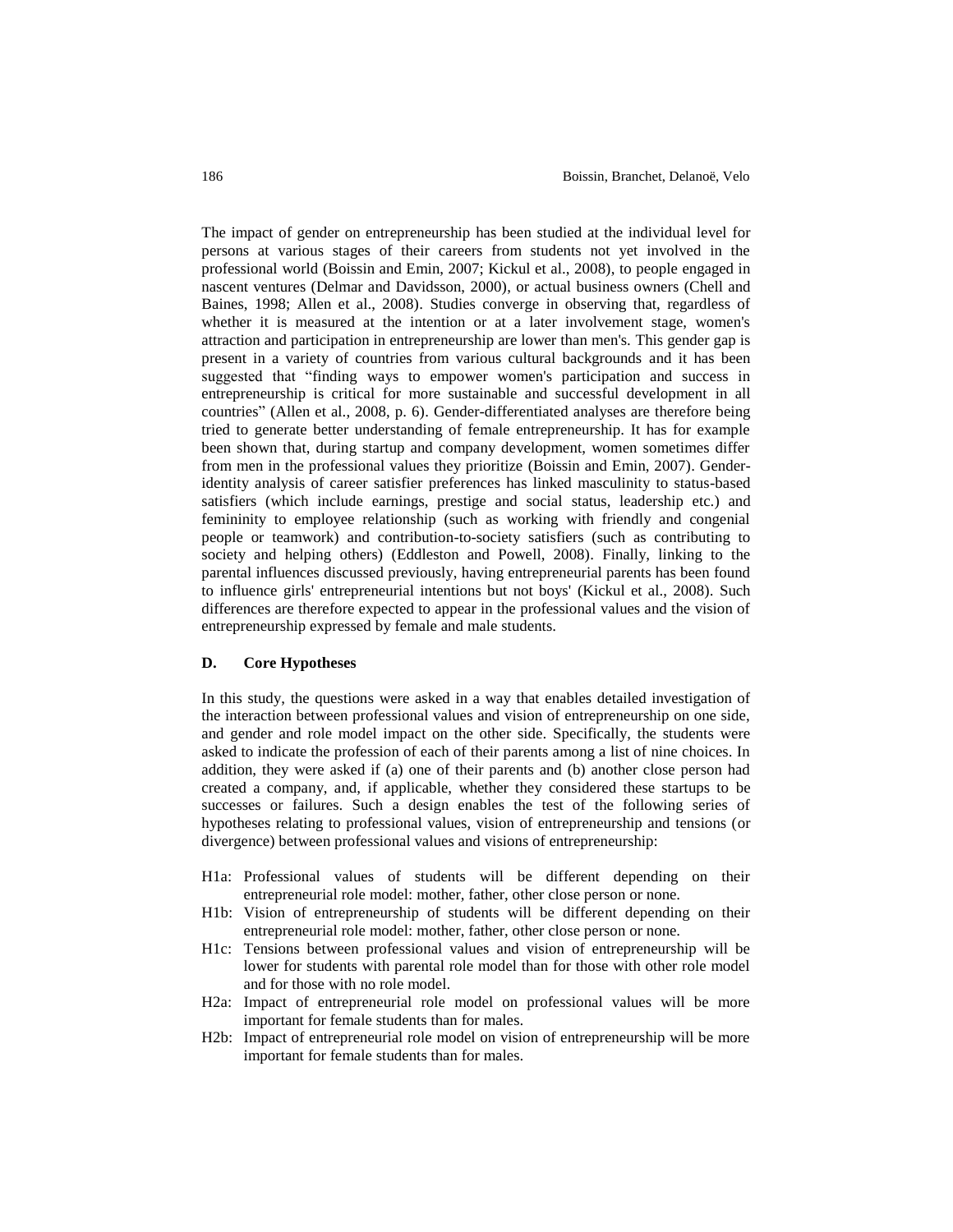- H2c: Impact of entrepreneurial role model on tensions between professional values and vision of entrepreneurship will be more important for female students than for males.
- H3a: Professional values of students with entrepreneurial close relatives and friends viewed as successful will be different from those with entrepreneurial close relatives and friends viewed as unsuccessful.
- H3b: Vision of entrepreneurship of students with entrepreneurial close relatives and friends viewed as successful will be different from those with entrepreneurial close relatives and friends viewed as unsuccessful.
- H3c: Tensions between professional values and vision of entrepreneurship of students with entrepreneurial close relatives and friends viewed as successful will be lower than those with entrepreneurial close relatives and friends viewed as unsuccessful.

In the following section we explain the methodology that we chose to study these hypotheses and we briefly detail the main characteristics of the sample used here.

#### **III. METHODOLOGY AND SAMPLE**

We chose a quantitative methodology. Primarily using the variables identified in Ajzen's Theory of planned behavior as well as the works of Kolvereid, we built a questionnaire on behavior beliefs containing 23 items regarding professional values for the future and entrepreneurial vision, and enriched by individual context variables: gender, a parent who is currently an entrepreneur, a parent, close friend or close relative having created a business and, in the event of a "close contact" with a creation, we solicited an opinion about this creation (successful, unsuccessful). Variables concerning each type of professional expectation were developed via two distinct questions: one concerning professional life values ("For each of the following elements, indicate the importance it holds for you in terms of the quality of your professional life"), the other concerning values related to business creation ("In your opinion, creating your own business would allow you to…"). These correspond to an evaluation (in terms of degrees ranging from favorable to unfavorable) made by a person concerning the creation of a business.

Answers to questions about beliefs were solicited using a seven-point Likert scale. But, in the following analyses, because we use  $\gamma^2$  tests that have sensitivity to few respondents, we chose to aggregate answers into three groups. Positive answers are based on the initial answers "absolutely (important)" and "(important)". Negative answers bring together the initial answers "absolutely not (important)" and "not (important)". Neutral (=) answers fit with the initial answers "neutral", "rather (important)" and "rather not (important)".

This study was undertaken in the context of a wider research program organized around an International Observatory of Student Entrepreneurial Intentions which has a dedicated website. The program is supported by nearly fifty international partners, corresponding to more than 20 countries and has gathered a total sample of more than 12 000 usable answers (http://cerag-oie.org).

In this paper, we use the answers to our questionnaire from 941 students, collected between 2005 and 2009, in Grenoble and Rennes, France. All of these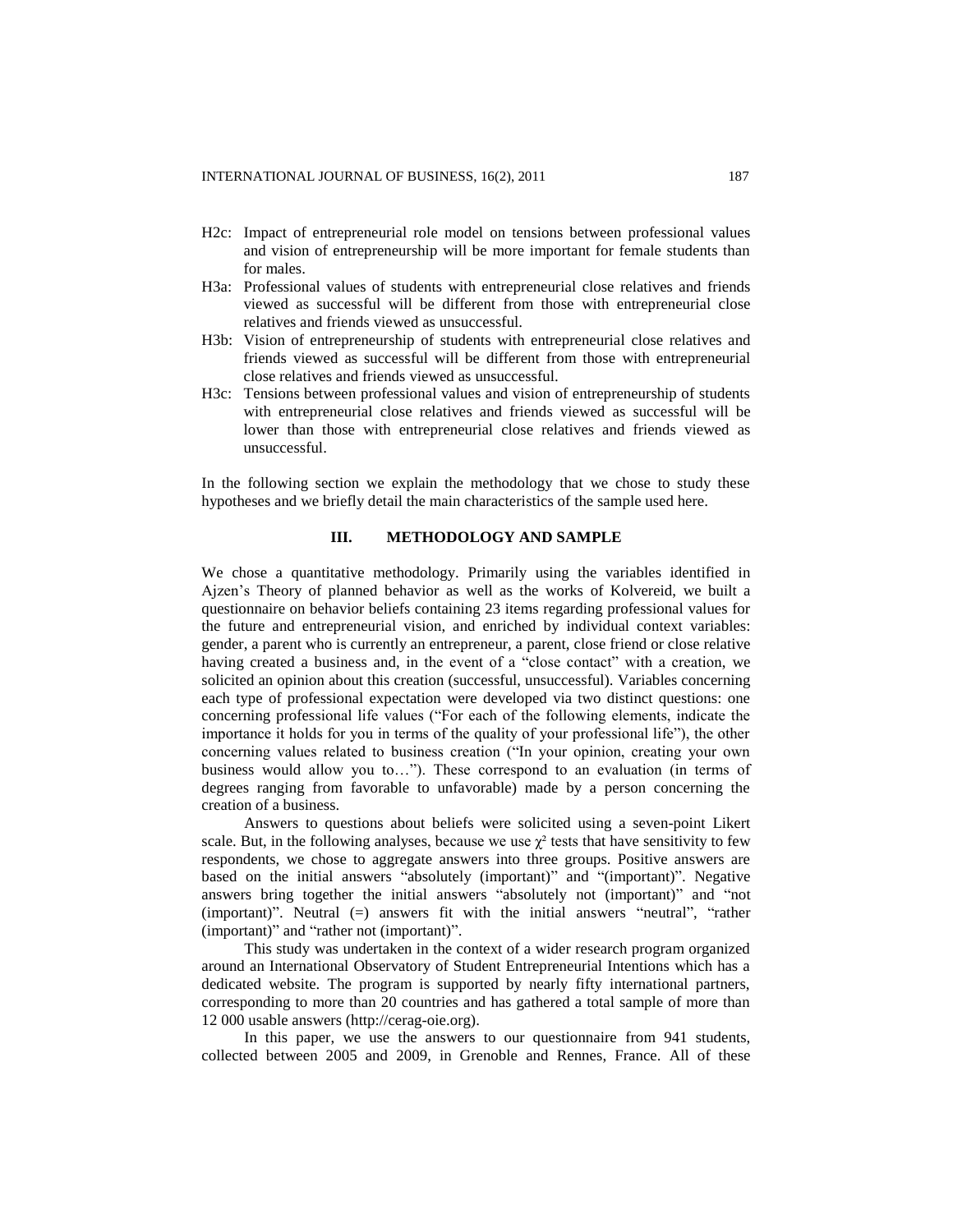students are in Human and Social Sciences and are enrolled in universities and business schools; these different sources allow us to have, a priori, a student population with diversified socioeconomic backgrounds.

Forty-four percent of the responding students are men. On average, they are 22.7 years old with a standard deviation of 2.5 years. Sixty-three percent are in their third or fourth year of undergraduate studies and 84% are between their third and fifth year.

Almost all of the students (96%) have already worked for a company and 24 % are financing their studies by working in a company. Seventy-one percent of the students are or were members of an association or a club; 43 % of these have or have had responsibilities in these associations (as president, treasurer, secretary-general ...).

Only 36% of the students have already studied how to create a company, most frequently by having followed courses on company creation or having had a class project in company creation. Thirty-seven percent of the students who have had a course in this field attended it in their third year of undergraduate studies, 31% in their second year.

Thirty percent of the students have a father who is a farmer, craftsman, tradesman, a self-employed head of a company, or a self-employed professional. Fifteen percent of the students have a mother in the above categories. In total, 35% of the students have at least one parent who is an entrepreneur.

Thirty-three percent of the students have had no contact with a "closely related" person who has started a business. On the other hand, 30% of them have a parent (at least one) who launched a business, and, among the others, 37 % of them have a friend in the same situation.

Among those who know someone who has started a business, 90% think that these creations were successful and 10% consider that they were unsuccessful. This last figure rises to 14% for those who only know a parent (and no close friend or other relative) who has started a business (this situation of "isolation" seems quite strange and could perhaps be explained by a greater degree of dissatisfaction with the business creation). This figure remains at 10% in the two other cases (parent and close friend, only close friend).

To measure proximity with an entrepreneurial environment, we created a new synthesizing variable comprised of four initial variables: if their parent has ever started a business, if their close friend or other relatives has done the same, if their father or mother are self employed heads of a company or self employed professionals. We can thus define a degree of global proximity with an entrepreneurial environment ("close" is defined by the personal knowledge of a business creator among parents and close relatives or friends, "far" is defined by a lack of knowledge of this type of actor and "relatively close" gathers all intermediate positions). Accordingly, 22% of the students are close to an entrepreneurial environment, 44% of them are relatively close and for 33 % of them, their current environment is far removed from this notion which, as a result, can be only understood theoretically.

It seems that proximity has very little, if any, influence on student judgments about business creations they "know": 90 % of the students who we qualified as close to an entrepreneurial environment consider that the business creations that have been launched by their parent(s) or close friend(s) are successful while 89 % of the students who are relatively close to this notion hold this opinion.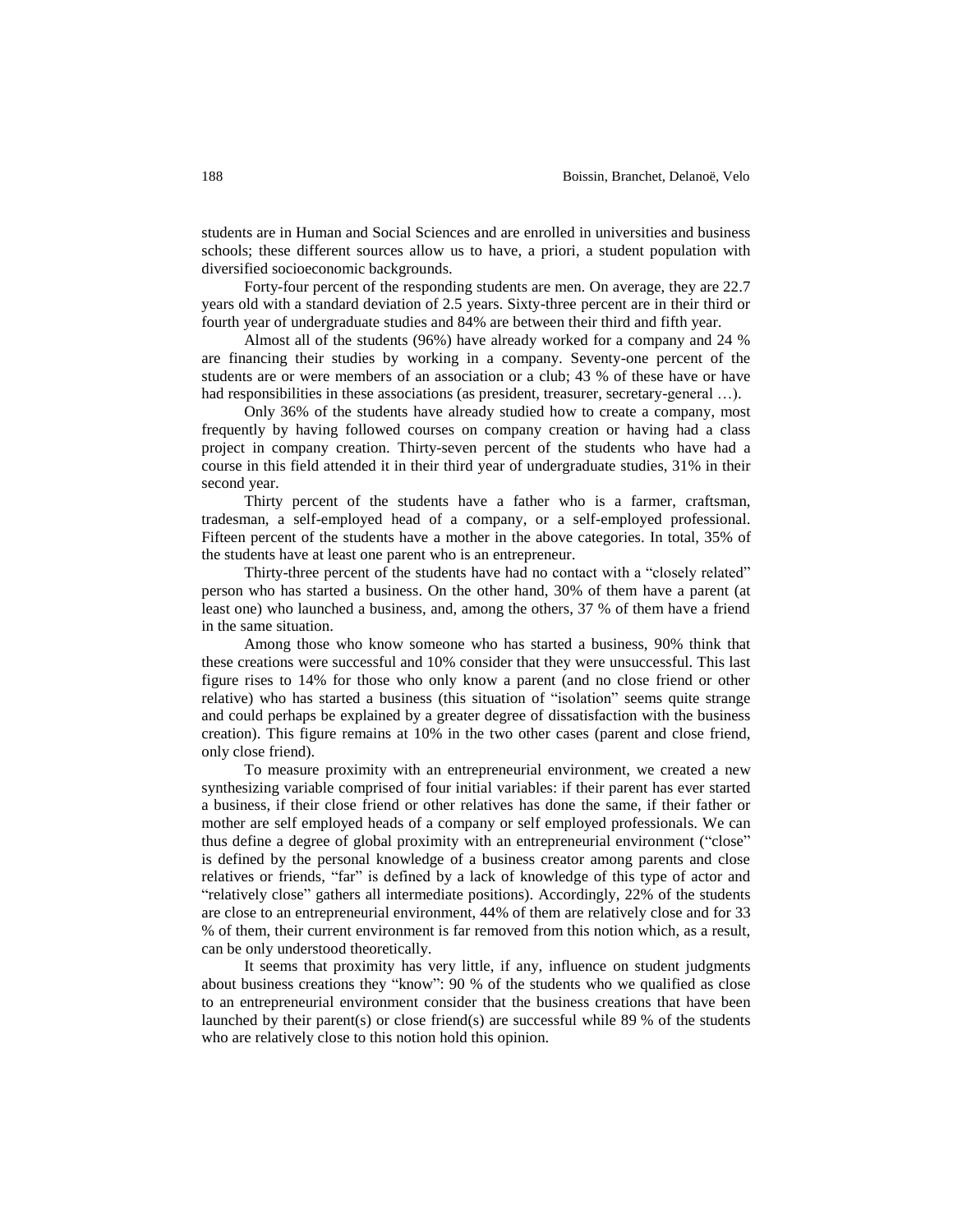#### **IV. RESULTS**

This section is divided in three parts, each dedicated to one of the three sets of hypotheses formulated in Section II: the first one concerns the influence of the entrepreneurial model, the second studies the impact of gender on the influence of the entrepreneurial role model on the students' beliefs and the third explores the effect of the positive or negative "sense" of the opinion held concerning business creations known first-hand. Each of these three groups of hypotheses is further sub-divided into the study of professional values, the vision of entrepreneurship and finally, tensions which potentially exist between these two belief groups.

In the following analysis, we present radar graphs to simultaneously illustrate the differences in beliefs for two or more modalities in the population. The graphs are built on the frequencies of agreement on the different items (proportion of students with the observed characteristic who agree with the belief). The beliefs are identified using numbers, the meanings of which are given in Table 1.

We then perform  $\chi^2$  tests with a significance level (type I error: the probability of concluding for dependence when there is independence) of 10 and 5%. This type of test applies for two categorical variables from a single population. It is used to determine whether there is a significant association between the two variables. Here, we use chi square tests for independence to determine whether some characteristic variables (having a father entrepreneur, knowing a business creator …) are related to entrepreneurial beliefs, otherwise stated, whether the first variable influences the second. So, for each belief, we test whether there is independence between the belief profile and certain characteristics of the answering student. In the following tables, for each large family of belief (professional values and vision of entrepreneurship) we give the percentage of items belonging to this large family and for which the  $\chi^2$  test indicates that the observed variable has an effect on the level of this item of belief (dependent relation).

## **A. Entrepreneurial Behavioral Beliefs and Entrepreneurial Role Model: H1 Hypotheses**

In order to approach the entrepreneurial role model to which each interrogated individual has been exposed, we use the global proximity to entrepreneurial environment variables described previously. We can thus globally approach the entrepreneurial role model via three modalities: close or strong, moderately close or strong, and far from entrepreneurship or weak. We also examine certain partial aspects of this entrepreneurial role model by observing the father's profession, the mother's profession, if one of their parents has ever created a business or if they know a close friend or relative who has ever created a business.

## **1. H1a: Professional values of students will be different depending on their entrepreneurial role model: mother, father, other close person or none.**

In general, the professional values to which students give the greatest importance are, principally, having an interesting job (94% of all students agree), then realizing their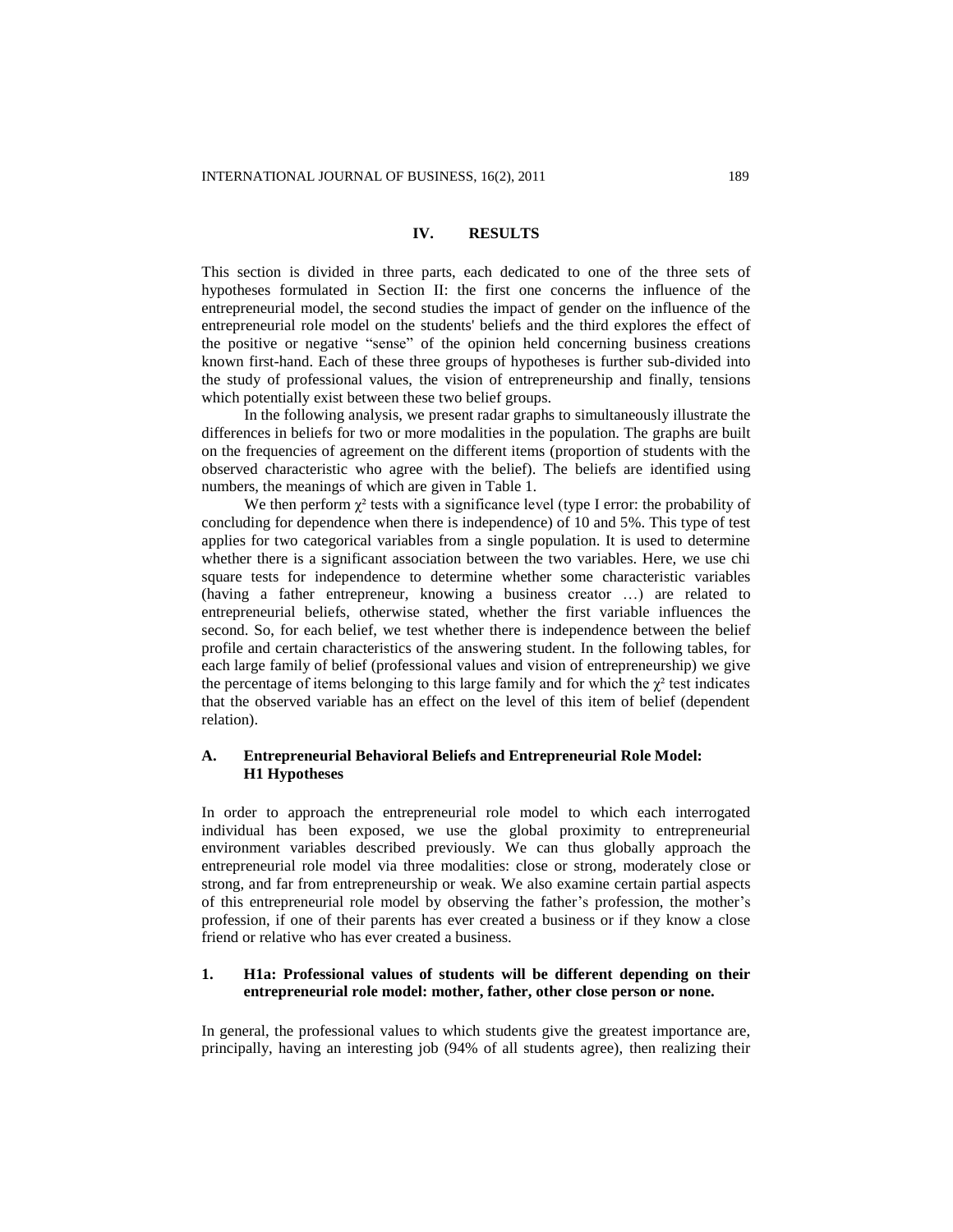

**Table 1**

| number         | beliefs                                                       |
|----------------|---------------------------------------------------------------|
| 1              | To have job security                                          |
| $\overline{2}$ | To have a fixed income                                        |
| 3              | Not to have too much work                                     |
| 4              | Not to have a stressful job                                   |
| 5              | To have free time for leisure, family, and friends            |
| 6              | To have a simple, not complicated job                         |
| 7              | Not having too much professional responsibility               |
| 8              | To take risks                                                 |
| 9              | To work daily with other people                               |
| 10             | To be a member of a respected social group                    |
| 11             | To receive compensation based on merit                        |
| 12             | To have high earnings                                         |
| 13             | To have opportunity for career progress                       |
| 14             | To have a challenging job                                     |
| 15             | To have an interesting job                                    |
| 16             | To be autonomous in your job                                  |
| 17             | To be your own boss                                           |
| 18             | To have responsibilities                                      |
| 19             | To have power                                                 |
| 20             | To realize your dreams                                        |
| 21             | To use your creativity                                        |
| 22             | To take part in all aspects of a project from start to finish |
| 23             | To do something useful for the community                      |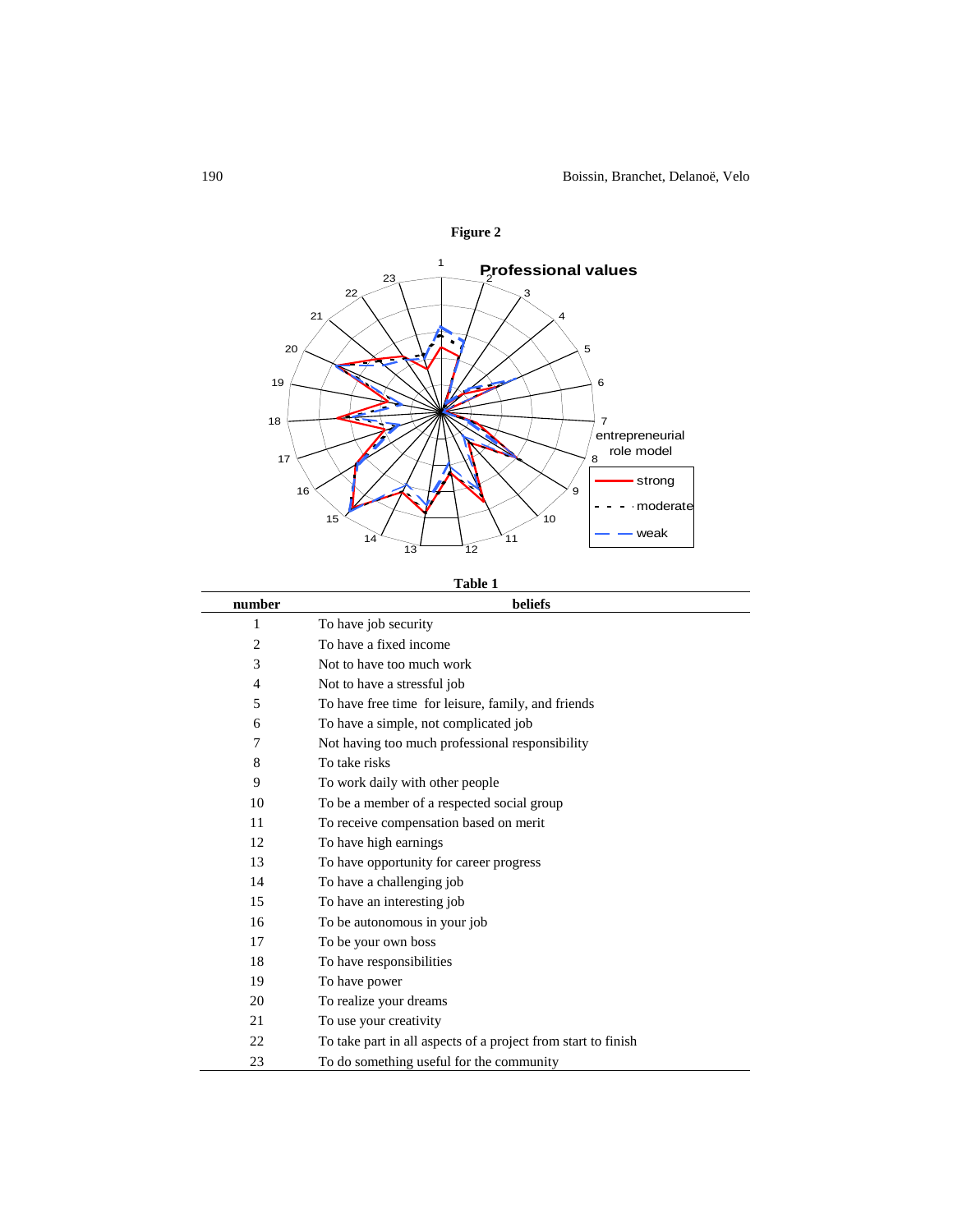dream (75%) and having opportunity for career progress (73%). To a lesser extent, receiving compensation based on merit and being autonomous in their job (67% for each) are important. They are also in agreement as concerns the low value placed on not having too much professional responsibility (60%) and to having a simple, not complicated job (56%). They hesitate on the importance of taking risks (70%), of not having a stressful job (63%), of having power (61%) and of not having too much work (60%).

Globally, as illustrated by Figure 2, we observe a slight difference related to professional values between students who have a strong entrepreneurial role model and those who have a weak one (slight verification of hypothesis H1a). The most significant differences (that is to say beliefs where the entrepreneurial role model has an impact) are related to having job security (47% of the students with a strong entrepreneurial role model agree, versus 63% of those with a weak one), free time for leisure or for family and friends (41% versus 55%), and, with an inverse order of agreement, to having power (35% with a strong entrepreneurial role model agree, as versus 27% for those with a weak one) and being one's own boss (39% versus 30%). More generally, the entrepreneurial role model impacts 39 % of the proposed professional values (type I error of 10%): see Table 2.

|                                        | Dependent items with<br>significance level of<br>10 % | Dependent items<br>with significance<br>level of 5 % | The most dependent items                                                                                                        |
|----------------------------------------|-------------------------------------------------------|------------------------------------------------------|---------------------------------------------------------------------------------------------------------------------------------|
| Entrepreneurial<br>role model          | 39 %                                                  | 26 %                                                 | To have job security, not to have<br>too much work, to have power                                                               |
| Father<br>entrepreneur                 | 26 %                                                  | 17 %                                                 | To do something useful for the<br>community, to have job security,<br>a fixed income, not to have a<br>stressful job            |
| Mother<br>entrepreneur                 | 35 %                                                  | 22 %                                                 | To be a member of a respected<br>social group, not having too much<br>professional responsibility,<br>to<br>have a fixed income |
| At least one<br>parent<br>entrepreneur | 30 %                                                  | 22 %                                                 | Not to have a stressful job, to<br>have job security, free time, a<br>fixed income                                              |
| Parent creator                         | 30 %                                                  | 22 %                                                 | To have job security, free time                                                                                                 |
| Close relative or<br>friend creator    | 48 %                                                  | 39 %                                                 | To have power, responsibilities,<br>not to have too much work                                                                   |
| Relationship<br>with a creator         | 43 %                                                  | 26 %                                                 | To have job security, power, not<br>to have too much work                                                                       |

**Table 2**

In a more detailed yet partial view, the fact of knowing a business creator among close friends or relatives has an influence on almost half of the proposed items (with a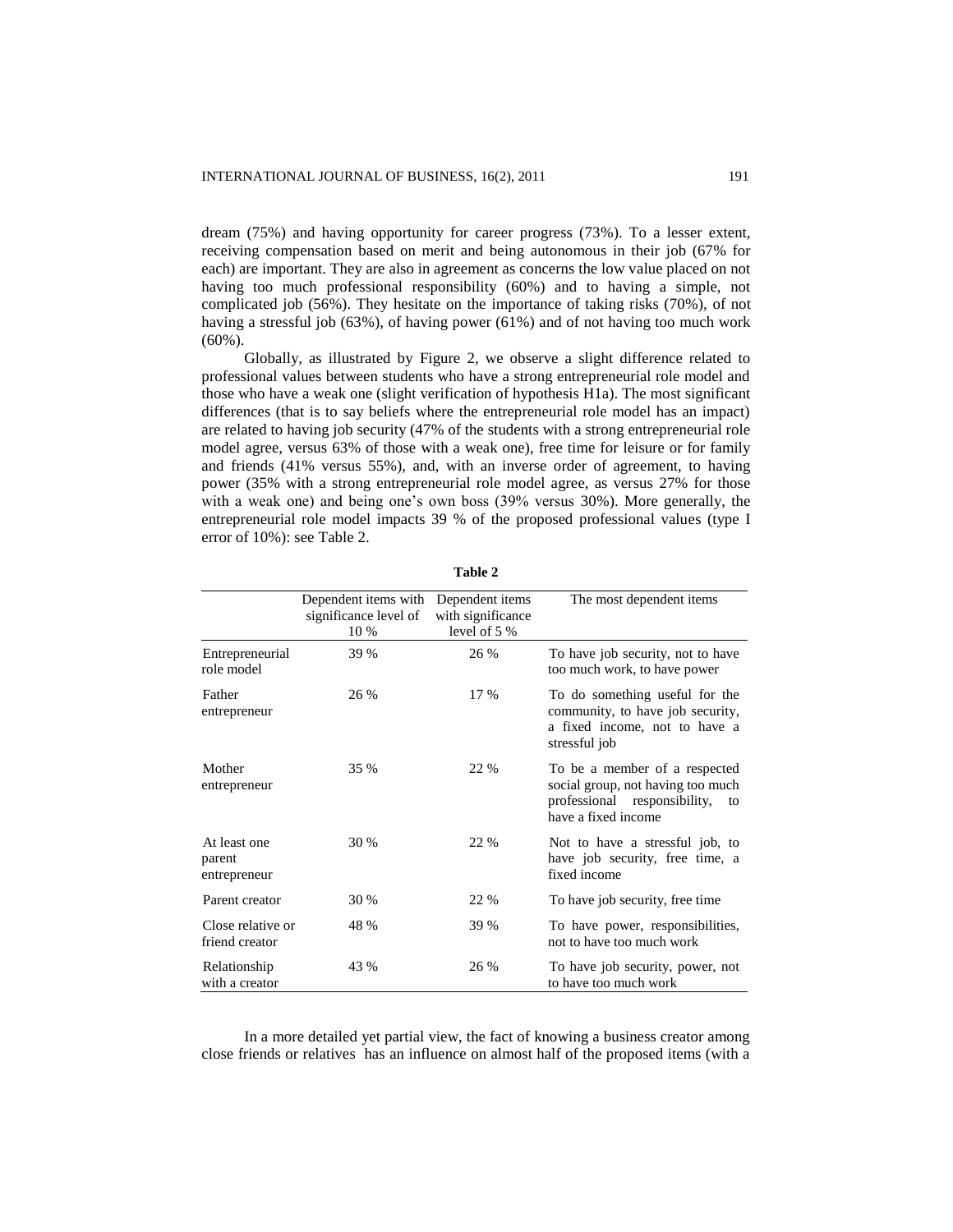type I error of 10 %), and particularly on having power (32 % of students knowing a business creator among close friends positively value this item, versus 24 % for those not knowing a business creator), having responsibilities (65 % versus 55 %) and not having too much work (38 % of those with a relative business creator give little importance to this belief, versus 26 % for those who do not have a relative who is a business creator). Table 2 presents, for each isolated variable corresponding to a particular aspect of the entrepreneurial role model (column 1), the proportion of items related to professional values that are significantly influenced by this variable. We take into account two values of significance level and give, in the last column, the beliefs on which the variable has the greatest impact depending on its modalities.

Without being overly important, the influence of each observed variable on professional values is quite slight. To have job security and to have power are the two beliefs showing the greatest dependence on the entrepreneurial role model. We can deepen the comparison for variables having the same number of categories, as can be seen in Table 3. For the concerned variables with two modalities (yes / no), we consider the statistics calculated for the  $\chi^2$  tests over the critical value at significance level of 10 % (we discard the statistics below that threshold). The higher this statistic for a given belief, the stronger the relation, otherwise interpreted, the greater its effect on the belief. In order to define an order of importance for the effects on beliefs we use the sum of the retained statistics and the mean and standard deviation calculated on these; only "mother entrepreneur" poses a problem with this process and its rank is not evident. Table 3 ranks, grosso modo (with the exception of "mother entrepreneur") the entrepreneurial role model variables with a quite slight effect on professional values from the lowest (father entrepreneur) to the highest (close relative creator). A relationship with a business creator also has a greater impact in the modification of professional values than the fact of having a parent entrepreneur.

|                                  | raviv J |     |      |           |
|----------------------------------|---------|-----|------|-----------|
|                                  | number  | sum | mean | standard  |
|                                  |         |     |      | deviation |
| Father entrepreneur              |         | 43  | 72   |           |
| Mother entrepreneur              |         | 59  | 7.4  | 3.1       |
| At least one parent entrepreneur |         | 58  | 8.2  | 1.9       |
| Parent creator                   |         | 62  | 8.9  | 4.1       |
| Close relative or friend creator |         | 100 | 91   | 3.9       |

**Table 3**

values of  $\gamma^2$  statistics above the critical value at significance level of 10 %

#### **2. H1b: Vision of entrepreneurship of students will be different depending on their entrepreneurial role model: mother, father, other close person or none.**

Let us now turn to the vision of entrepreneurship. On average, students think that creating a business will, above all, allow them to have responsibilities (93 % of the students agree), to be their own boss, to have a challenging job, to have an interesting job and to be autonomous in their job. All of the above cited items are agreed to by more than 80 % of the students and are concerned with responsibilities and autonomy. In a general way, what confounds the students (around 70 % in this case) is having high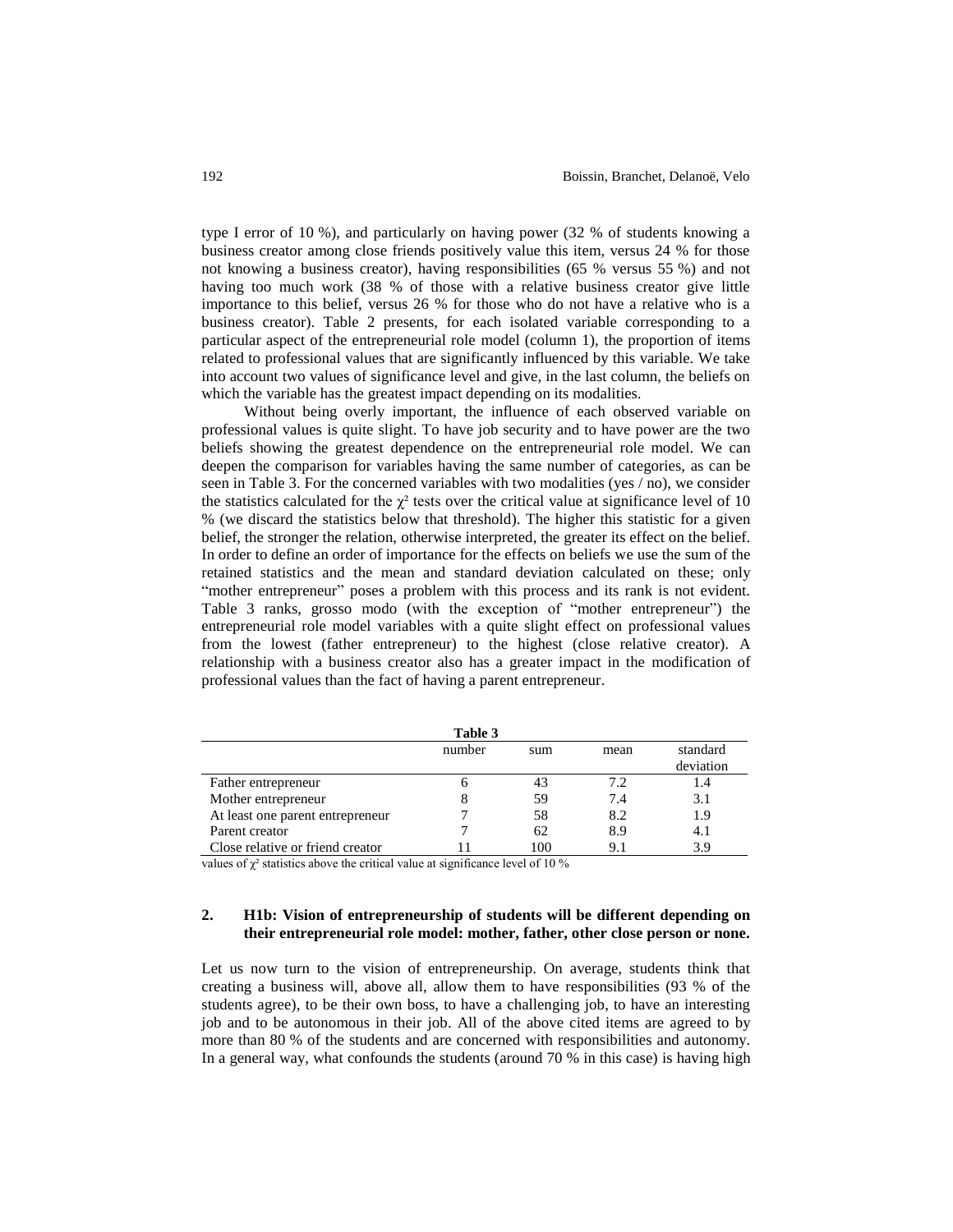earnings and being a member of a respected social group, that is, external signs of recognition related to the tangible work of the entrepreneur. Students are also rather in agreement in their estimation that creating a business is unlikely provide them with not having too much work, not having too many professional responsibilities or a stressful job (more than 65 % of students think so).

The entrepreneurial role model induces some very slight differences in these average results as can be seen in Figure 3. Hypothesis H1b is thus not verified.



\*Please refer to Table 1 for significance of numbers (beliefs)

Using  $\gamma^2$  tests and observing the greater differences, very few beliefs on vision of entrepreneurship are significantly changed with a change in entrepreneurial role model: the stronger the entrepreneurial environment (role model) in which the students are, the more often they think that creating a business can allow them to use their creativity (roughly 77 % of the students adhere to this model versus 65 % of students who are in a weak environment), to realize their dreams (65 % versus 56 %) and to have opportunity for career progress (43 % versus 36 %). Taken individually, the variables which compose the entrepreneurial role model also have very little influence on these beliefs. The most influenced beliefs are thinking that creating a business will allow them to have job security (17 % of students having a father entrepreneur hold this level of belief versus 11 % for those whose fathers are not entrepreneurs; we again find the same figures for those who have a parent who has already created a business and for those who do not have a parent creator) or that this will allow them to use their creativity, to realize their dream and to have opportunities for career progress. These last three beliefs are, above all, influenced by the fact of knowing, or not, a close friend or relative who has already created a business. The figures are globally of the same level with those we cited at the beginning of the paragraph for the global effect of the entrepreneurial role model and with the same differences between, on the one hand,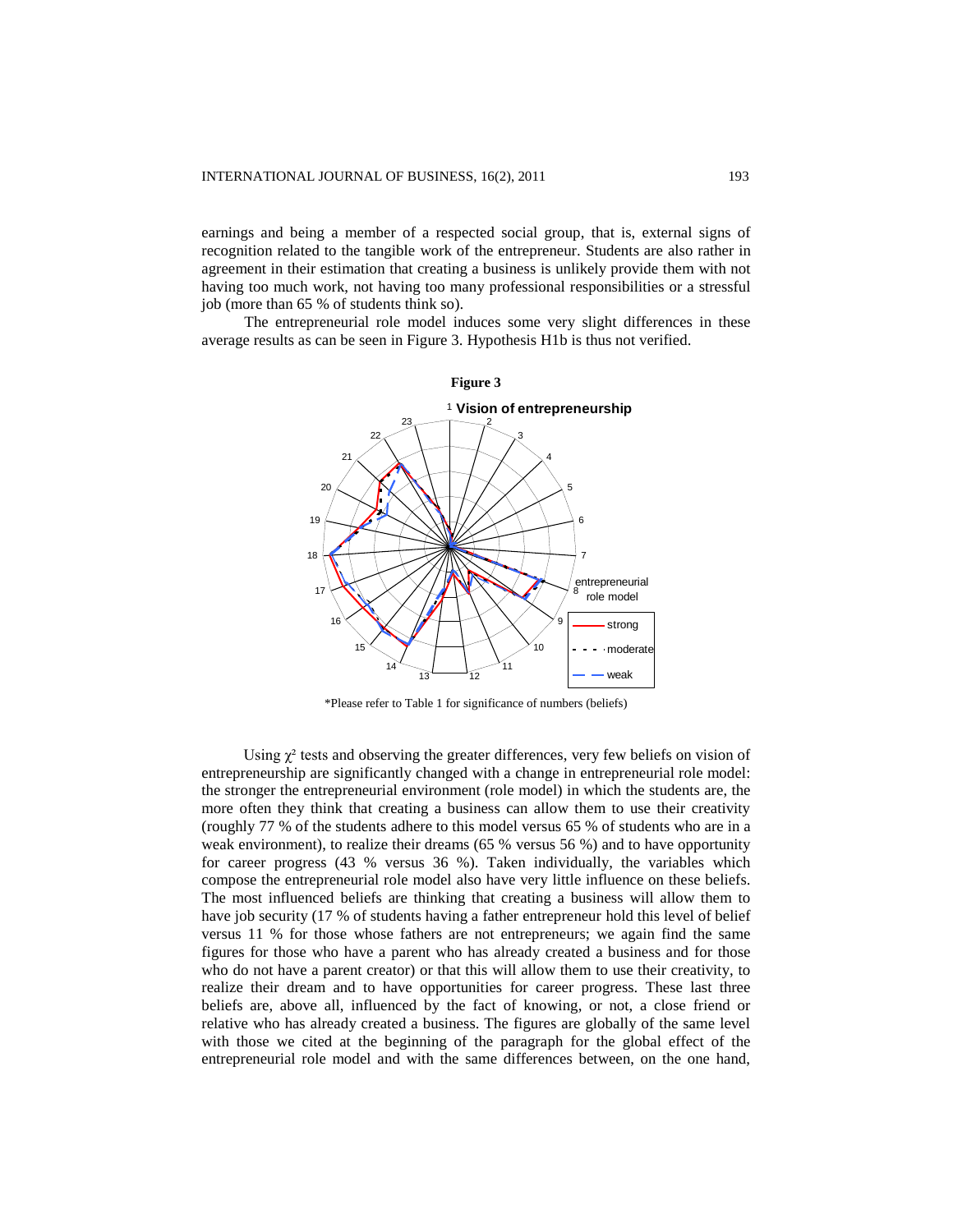students with a strong entrepreneurial role model and those with a weak one, and, on the other hand, students who know a close relative entrepreneur and those who do not.

## **3. H1c: Tensions between professional values and vision of entrepreneurship will be lower for students with parental role model than for those with other role model and for those with no role model.**

We now bring together for comparison the professional values and the vision of entrepreneurship for the two extreme modalities, strong and weak, of the entrepreneurial role model. This comparison, illustrated in Figure 4 (students with a strong / close entrepreneurial role model) and Figure 5 (students with a weak / far model) allows us to show the tensions between these two large types of beliefs.







\*Please refer to Table 1 for significance of numbers (beliefs)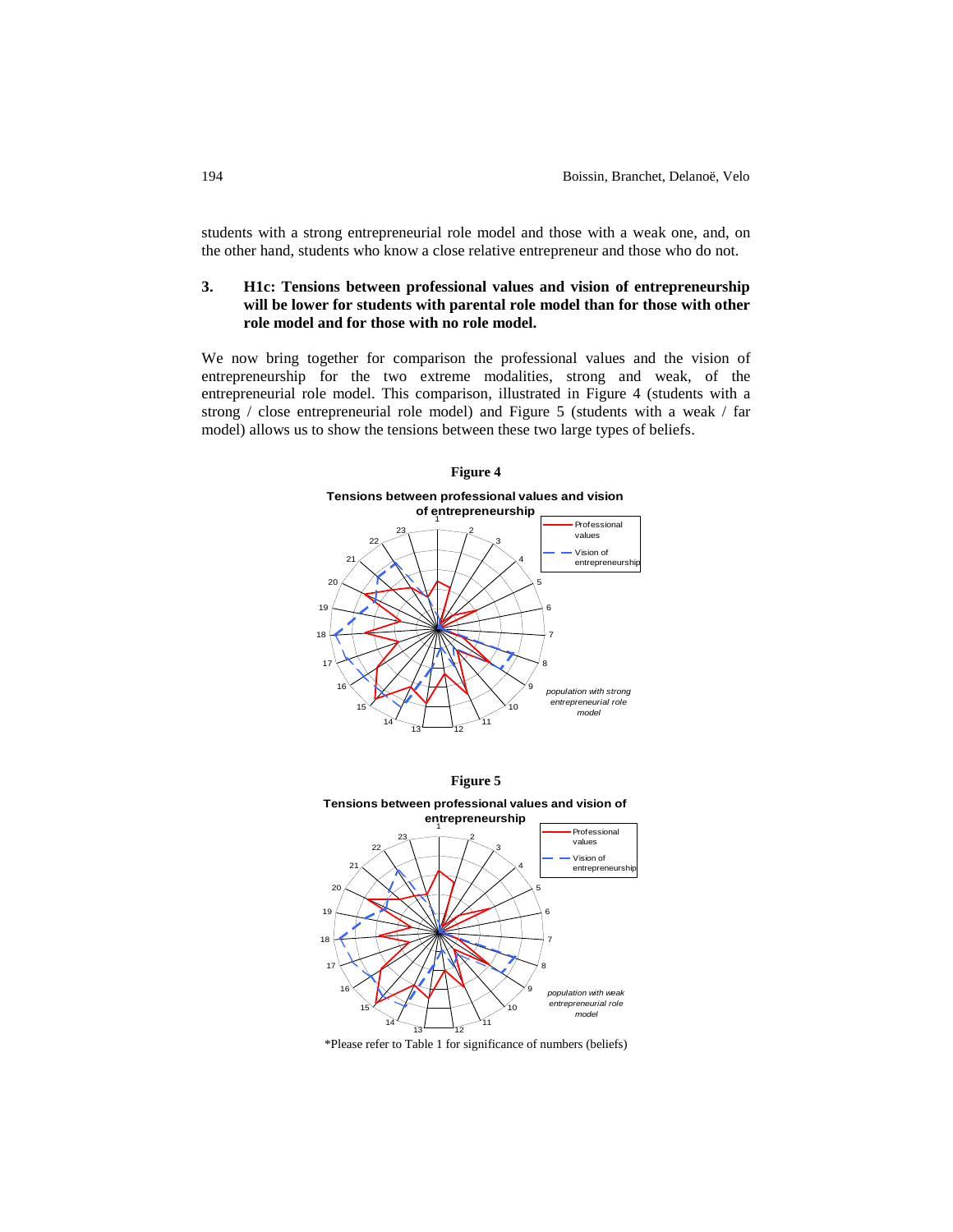As we developed in the previous analysis, the beliefs related to vision of entrepreneurship are weakly influenced by the entrepreneurial role model while the professional values are slightly more influenced by this one. Nonetheless, for each item we calculate the sum of the squares of the differences between the frequencies of approval of professional values and of vision of entrepreneurship, successively for each modality of entrepreneurial role model. This results in values of 1.6, 2 and 2.3 for respectively strong, moderate and weak entrepreneurial role models.

The tensions between professional values and vision of entrepreneurship are that much higher (the differences between the two are greater) when the entrepreneurial role model is weaker and thus less powerful. Hypothesis H1c is thus verified. For the students with strong entrepreneurial role model, the main differences between what they expect for their future professional life and what they think creating a business can allow them are being their own boss and taking risks (cf. Table 4). For those with a weak role model, in addition to these two items for which they also experience great tensions, having job security, having a fixed income, having free time and having power are the points of the greatest differences between professional values and vision of entrepreneurship.

| Squares of differences                                        | Entrepreneurial role model |      |
|---------------------------------------------------------------|----------------------------|------|
|                                                               | strong                     | weak |
| To have job security                                          | 0,1                        | 0,3  |
| To have a fixed income                                        | 0,1                        | 0,2  |
| Not to have too much work                                     | 0,0                        | 0,0  |
| Not to have a stressful job                                   | 0,0                        | 0,0  |
| To have free time for leisure, family, and friends            | 0,1                        | 0,2  |
| To have a simple, not complicated job                         | 0,0                        | 0,0  |
| Not having too much professional responsibility               | 0,0                        | 0,0  |
| To take risks                                                 | 0,3                        | 0,3  |
| To work daily with other people                               | 0,0                        | 0,0  |
| To be a member of a respected social group                    | 0,0                        | 0,0  |
| To receive compensation based on merit                        | 0,1                        | 0,1  |
| To have high earnings                                         | 0,1                        | 0,0  |
| To have opportunity for career progress                       | 0,1                        | 0,1  |
| To have a challenging job                                     | 0,0                        | 0,1  |
| To have an interesting job                                    | 0,0                        | 0,0  |
| To be autonomous in your job                                  | 0,0                        | 0,0  |
| To be your own boss                                           | 0,3                        | 0,3  |
| To have responsibilities                                      | 0,1                        | 0,1  |
| To have power                                                 | 0,1                        | 0,2  |
| To realize your dreams                                        | 0,0                        | 0,0  |
| To use your creativity                                        | 0,0                        | 0,0  |
| To take part in all aspects of a project from start to finish | 0,1                        | 0,1  |
| To do something useful for the community                      | 0,0                        | 0,0  |

**Table 4**

#### **B. Entrepreneurial Behavioral Beliefs, Role Model and Gender: H2 Hypotheses**

The next graphs show that few items concerning professional values, and even less so beliefs surrounding vision of entrepreneurship, are gender dependent. For the large majority of the beliefs, the answers are the same, whether they come from a male or female respondent.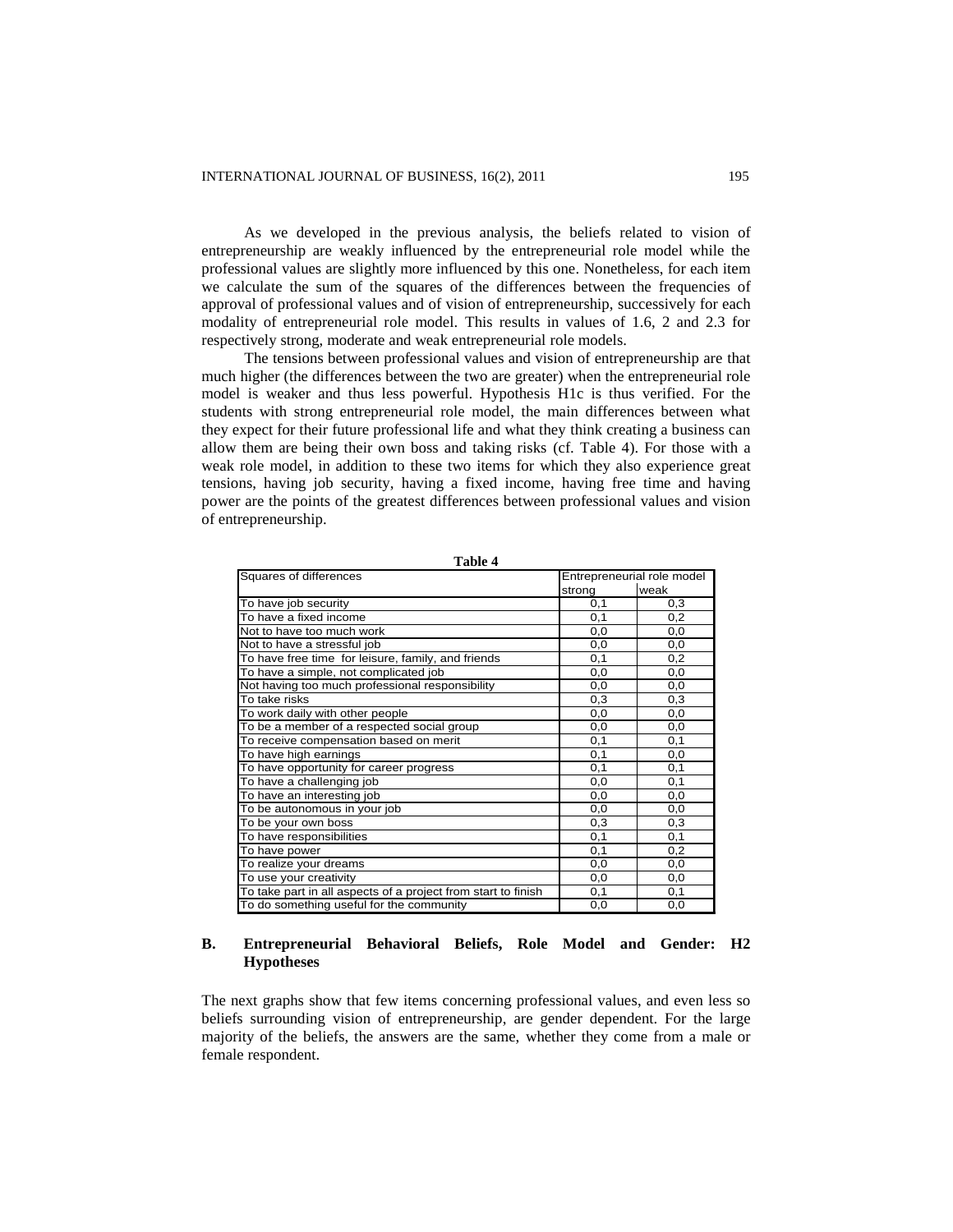

\*Please refer to Table 1 for significance of numbers (beliefs)

 $13 - 12$ 

 

 

The main differences, for professional values, are situated in the domain of security (having job security or a fixed income) that are preferred by females (respectively 64 % of females agree with the importance of job security versus 49 % of males - and 56 % with having a fixed income versus 42 % of males), risk (27 % of males agree with taking risks versus 17 % of females; 66 % versus 59 % for having a challenging job) and power (having power and being their own boss draw agreement of respectively 33 % and 36 % of males versus 25 % and 29 % of females). These last two, risk and power, are also preferred by males. For vision of entrepreneurship, we notice only two quite slight differences: males (41 %) think more often than females (36 %) that creating a business will allow them to receive compensation based on merit and, on the contrary, females (73 %) think more often than males (68 %) that this can afford them power.

We now examine how gender influences the impact of entrepreneurial role model on these beliefs.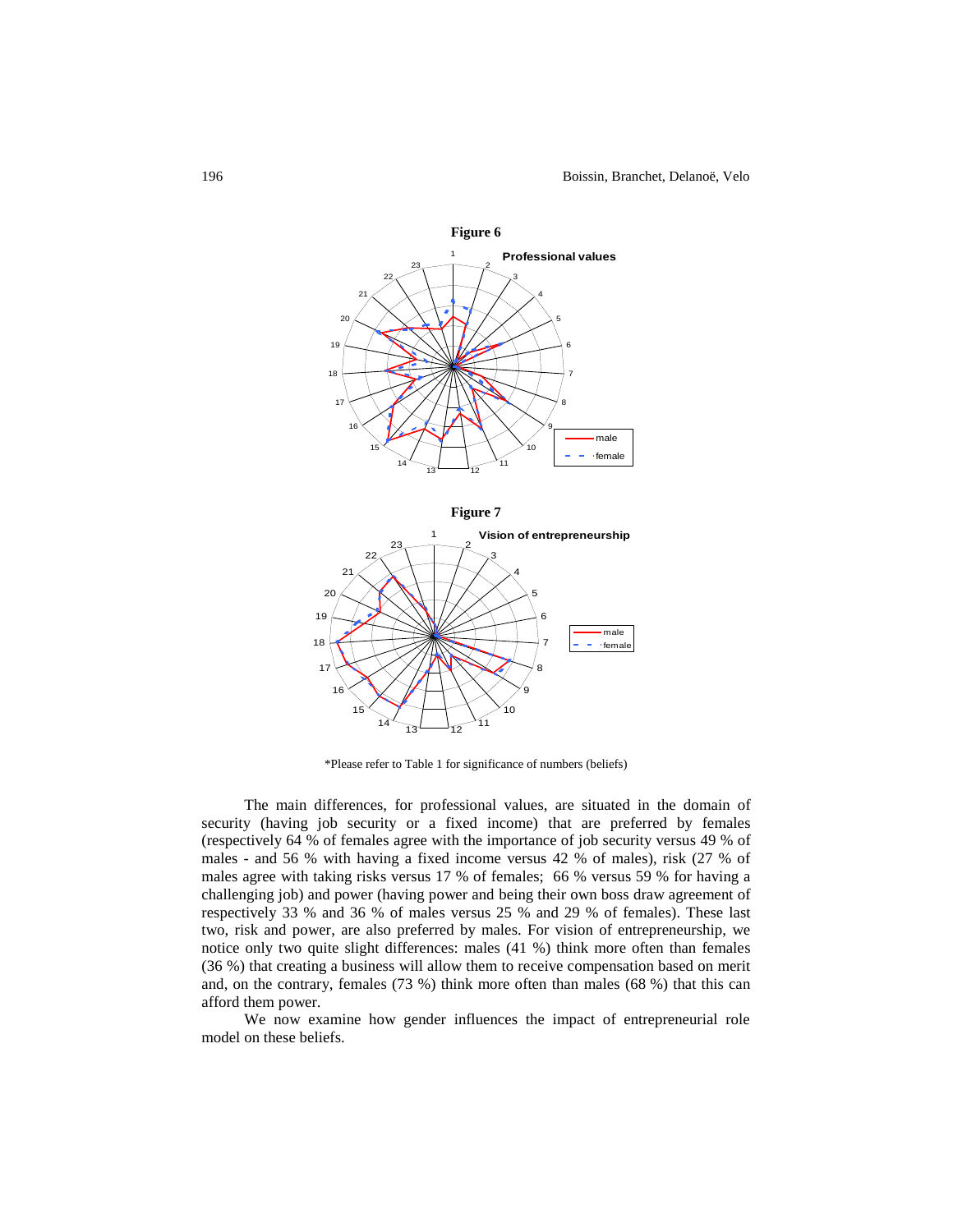## **1. H2a: Impact of entrepreneurial role model on professional values will be more important for female students than for males.**

With  $\gamma^2$  tests, we calculate, on the one hand for males only, on the other hand for females only, the number of beliefs for which the observed variable (role model and entrepreneurial environment) and the belief (professional values) are dependent. Results are given in Table 5 (in total, there are 23 professional beliefs).

| Table 5                             |                                                          |                                                         |                                                          |                                                         |  |
|-------------------------------------|----------------------------------------------------------|---------------------------------------------------------|----------------------------------------------------------|---------------------------------------------------------|--|
|                                     | Male                                                     |                                                         | Female                                                   |                                                         |  |
|                                     | Dependent<br>items with<br>significance<br>level of 10 % | Dependent<br>items with<br>significance<br>level of 5 % | Dependent<br>items with<br>significance<br>level of 10 % | Dependent<br>items with<br>significance<br>level of 5 % |  |
| Entrepreneurial role model          | 6                                                        | 3                                                       | 10                                                       | 7                                                       |  |
| Father entrepreneur                 | $\Omega$                                                 |                                                         | 6                                                        | 6                                                       |  |
| Mother entrepreneur                 | 1                                                        | 1                                                       | 5                                                        | 4                                                       |  |
| At least one parent<br>entrepreneur | 1                                                        |                                                         | 7                                                        | 6                                                       |  |
| Parent creator                      | 4                                                        | 1                                                       | 5                                                        | 3                                                       |  |
| Close relative or friend<br>creator | 3                                                        | 2                                                       | 18                                                       | 14                                                      |  |
| Relationship with a creator         | 5                                                        | 2                                                       | 12                                                       | 8                                                       |  |

In light of the results presented in this table, it is clear that in our sample, being a female induces having more beliefs influenced by the entrepreneurial role model (10 beliefs dependant at significance level of 10 % for females while only 6 for males) and that this finding holds for each type of role model variable analyzed here. Among these last variables, that with the greatest impact is having a close relative or friend who is a business creator (18 beliefs of 23 are influenced for females, only 3 for males). For females, the most frequently influenced beliefs are not to have a stressful job, to have free time, to have power, to have responsibilities, to have job security and a fixed income. For males, we find, rather, not to have too much work, to have job security and to be one's own boss. We can thus consider that hypothesis H2a is verified.

## **2. H2b: Impact of entrepreneurial role model on vision of entrepreneurship will be more important for female students than for males.**

We undertake the same exercise for belief of vision of entrepreneurship (there are still 23 items) in Table 6. There is no longer a clear difference between males and females in terms of number of beliefs impacted, and hypothesis H2b is not verified.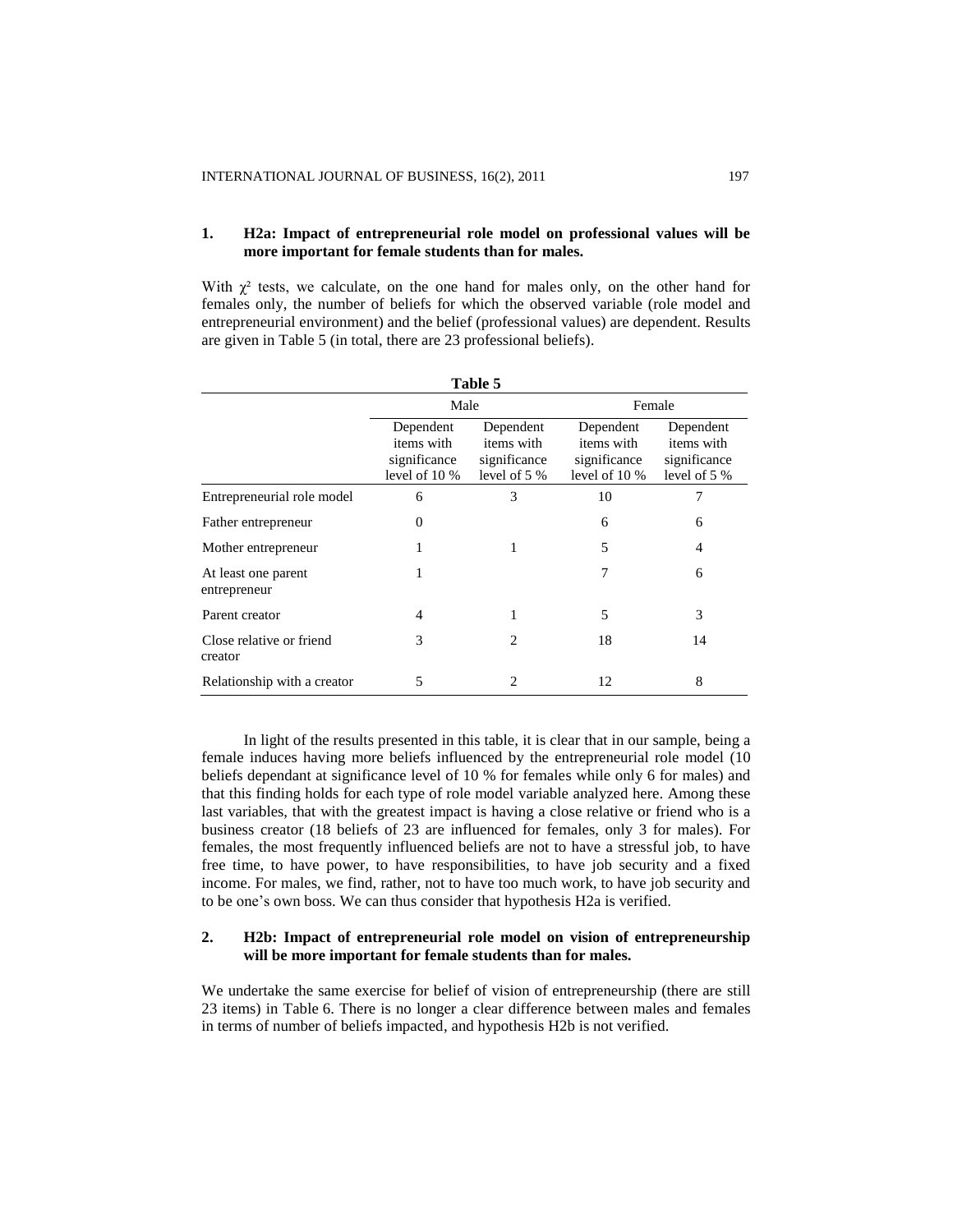| Table 6                          |                                                          |                                                          |                                                            |                                                         |
|----------------------------------|----------------------------------------------------------|----------------------------------------------------------|------------------------------------------------------------|---------------------------------------------------------|
|                                  | Male                                                     |                                                          | Female                                                     |                                                         |
|                                  | Dependent<br>items with<br>significance<br>level of 10 % | Dependent<br>items with<br>significance<br>level of $5%$ | Dependent<br>items with<br>significance<br>level of $10\%$ | Dependent<br>items with<br>significance<br>level of 5 % |
| Entrepreneurial role model       | 2                                                        |                                                          |                                                            | 0                                                       |
| Father entrepreneur              | 0                                                        |                                                          | 2                                                          | 2                                                       |
| Mother entrepreneur              | 2                                                        | 1                                                        | 0                                                          |                                                         |
| At least one parent entrepreneur | 0                                                        |                                                          | 2                                                          |                                                         |
| Parent creator                   | 3                                                        | 1                                                        | 2                                                          | 0                                                       |
| Close relative creator           | 2                                                        |                                                          | 2                                                          |                                                         |
| Relationship with a creator      | 3                                                        |                                                          | 2                                                          |                                                         |

For males, the belief that is the most dependent is thinking that launching a business will allow them to use their creativity. For females, the most often influenced beliefs are that starting a business can afford them job security and will allow them to do something useful for the community.

## **3. H2c: Impact of entrepreneurial role model on tensions between professional values and vision of entrepreneurship will be more important for female students than for males.**

To study the impact of entrepreneurial role model on tensions between professional values and vision of entrepreneurship we use, as previously stated, the sum on items of the squares of differences between professional values and beliefs of vision of entrepreneurship. The results are given in Table 7.

| Table 7                    |                                   |        |  |  |
|----------------------------|-----------------------------------|--------|--|--|
|                            | Sum of squares of the differences |        |  |  |
| Entrepreneurial role model | male                              | female |  |  |
| strong                     | 1.5                               | 1.8    |  |  |
| moderate                   | 1.8                               | 2.3    |  |  |
| weak                       | 1.8                               | 2.8    |  |  |
| Total sample               | 1.7                               | 2.3    |  |  |

In a general way, the tensions between professional values and vision of entrepreneurship, measured by the sum of squared differences, are greater for females (2.3) than for males (1.7). From another point of view, if we only consider one gender, there is a progression in the tensions when the entrepreneurial role model diminishes (is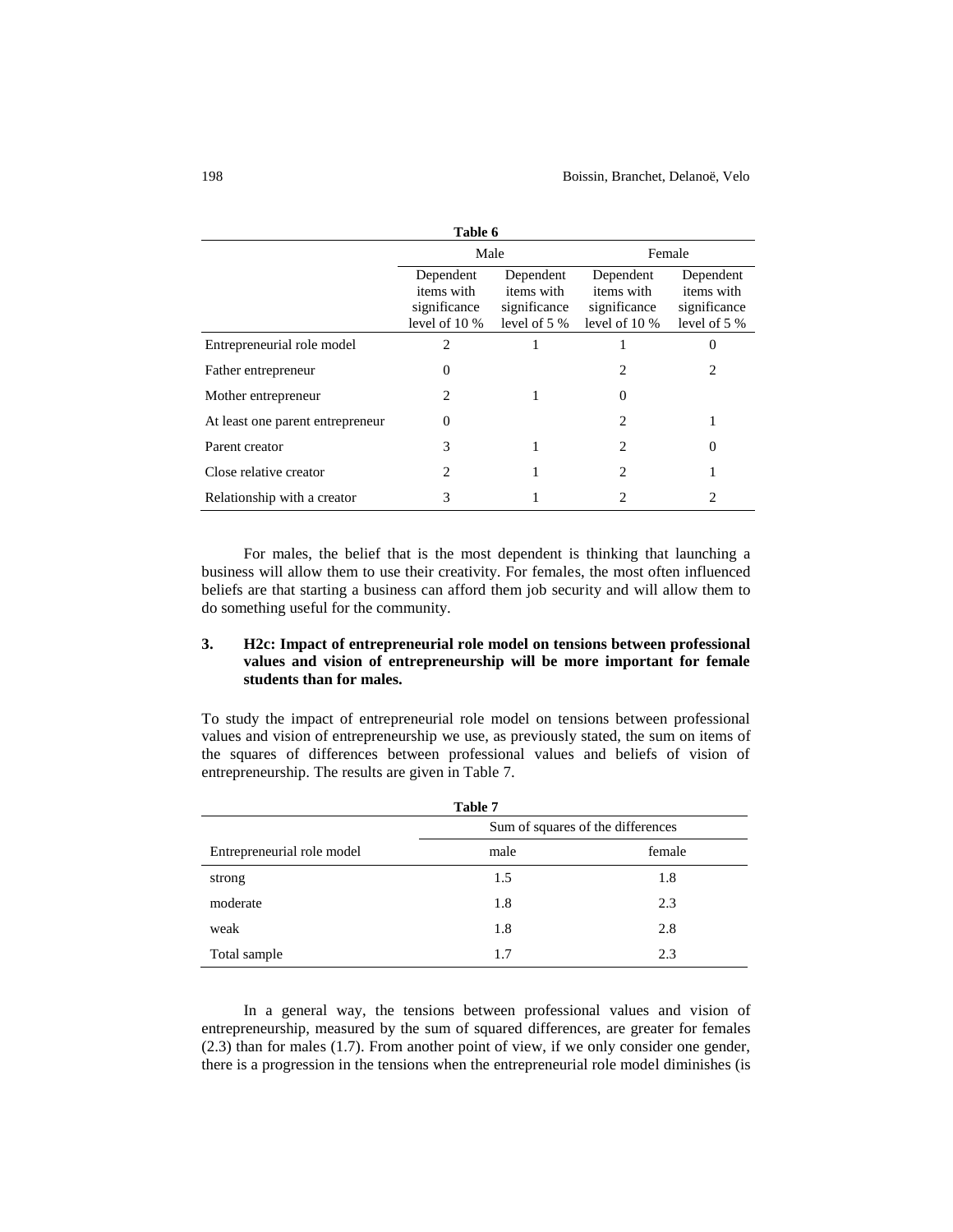weaker) and the individuals are globally farther from entrepreneurship. These tensions increase more rapidly for females (differences for a weak entrepreneurial role model 2.8 – differences for a strong one 1.8, thus a difference of 1) than for males (difference of 0.3). Finally, for a given modality of entrepreneurial role model, the tensions are always greater for females than for males. Hypothesis H2c is thus well verified.

## **C. Entrepreneurial Behavioral Beliefs and Entrepreneurial Success Opinion: H3 Hypotheses**

In this section, we will consider only students who have a parent, a close friend or another relative who has already created a business. This corresponds to more than 600 people (or 65 % of the sample). Among them, on average, 10 % consider that the created businesses were rather unsuccessful and 90 % think that they were rather successful.

## **1. H3a: Professional values of students with entrepreneurial close relatives and friends viewed as successful will be different from those entrepreneurial close relatives and friends viewed as unsuccessful**

Figure 8 shows the differences in agreement of professional values between students who consider the business creation experience of their close relatives and friends as a success and those who think of it as a failure.



\*Please refer to Table 1 for significance of numbers (beliefs)

The calculation of  $\chi^2$  tests for each item shows that almost half of the beliefs are dependent on this opinion at a significance level of 10 % (35 % at a significance level of 5 %). The beliefs that are the most greatly impacted by this opinion are being autonomous in their job (approved by 70 % of those who think business creations that they know are successes, versus 45 % of those who think that they are failures) and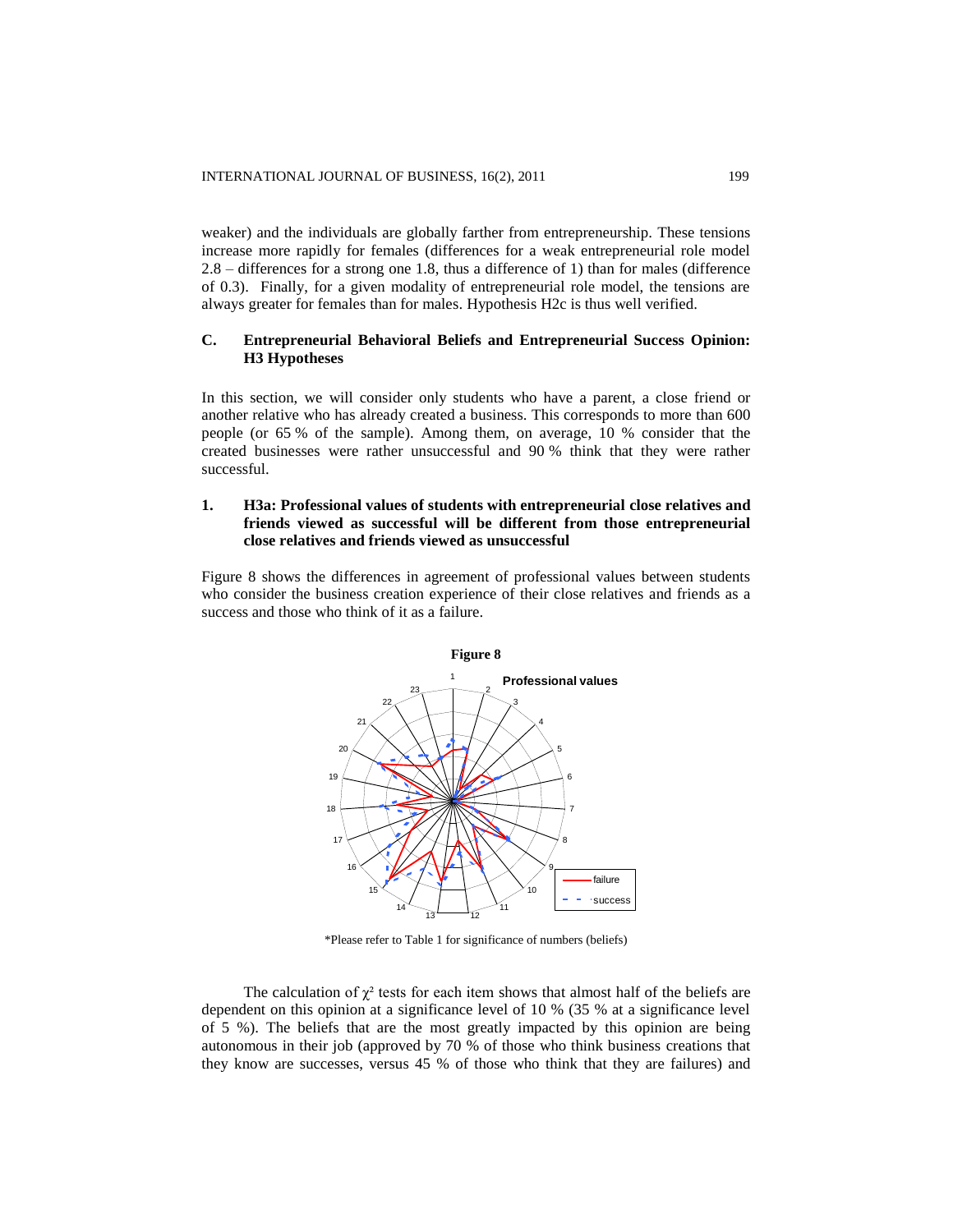being their own boss (35 % versus 23 %), in other terms, notions of autonomy and independence. Students who think that business creations they know are rather unsuccessful attribute, more often than others, importance for their future professional life to not having a stressful job (19 % for those who consider it as successful versus 34 % for the others who consider it as unsuccessful) and not having too much work (4% versus 13 %). We thus verify hypothesis H3a.

## **2. H3b: Vision of entrepreneurship from students with entrepreneurial close relatives and friends viewed as successful will be different from those entrepreneurial close relatives and friends viewed as unsuccessful**

As we showed previously, for other variables (gender, entrepreneurial role model, etc.), the beliefs of vision of entrepreneurship are much less influenced by the opinion students can have regarding the experiences of business creations they know. Figure 9 illustrates this.



\*Please refer to Table 1 for significance of numbers (beliefs)

Only four items (out of 23) are significantly dependent on this opinion ( $\chi^2$  tests at significance level of 10 %; only 2 items at a significance level of 5 %). The two items apparent at the 5% significance level are having a fixed income (9 % of those who view the business creations they know as successful think that launching a business can allow them a fixed income, versus 6 % of those who view them as unsuccessful) and having opportunity for career progress (respectively 42 % versus 25 %). Hypothesis H3b is thus not verified.

**3. H3c: Tensions between professional values and vision of entrepreneurship of students with entrepreneurial close relatives and friends viewed as successful will be lower than those with entrepreneurial close relatives and friends viewed as unsuccessful**

We now compare, as illustrated in the next graphs, the tensions for each belief between what students desire for their future professional life and what they think creating a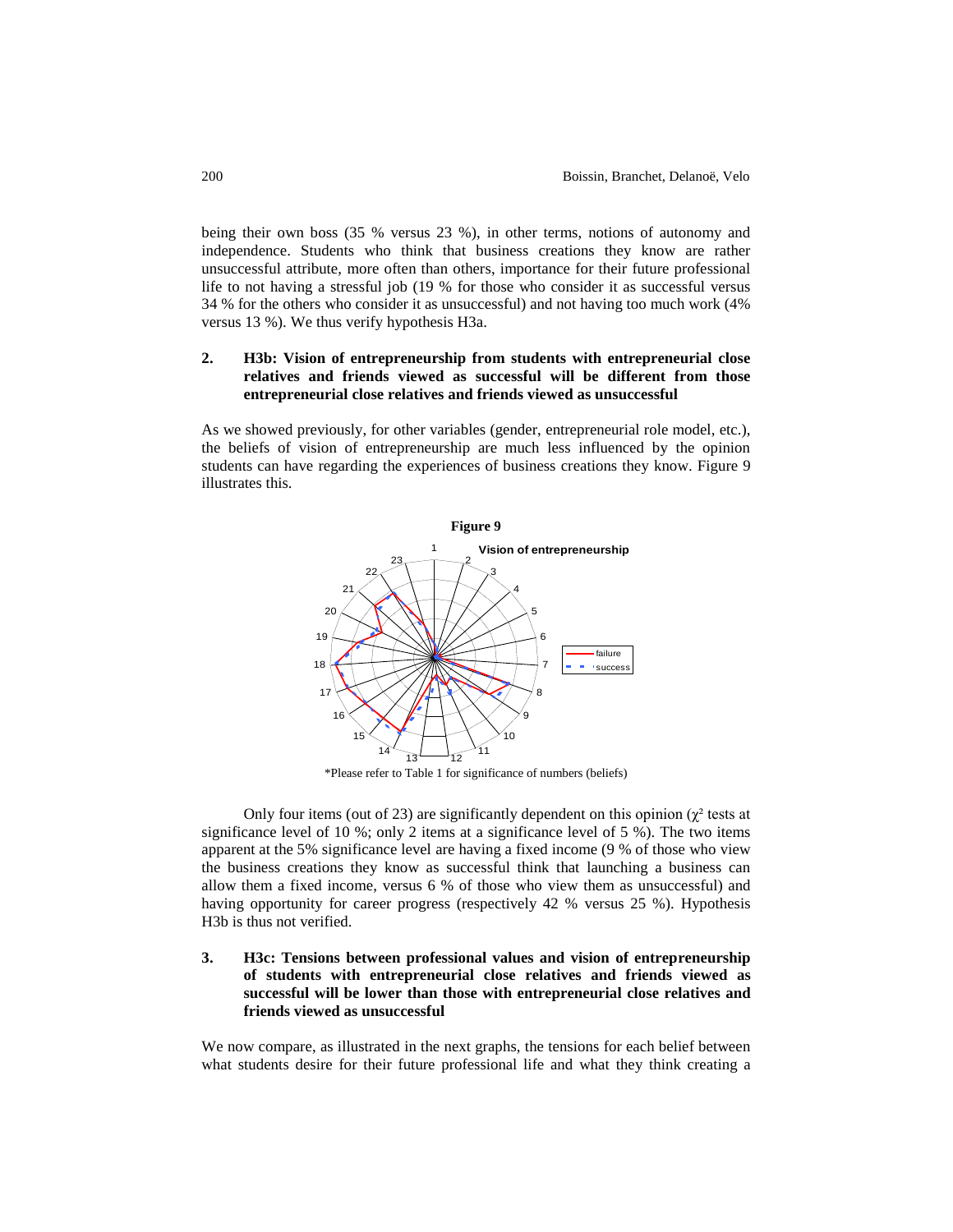business can allow them. In both cases, we measure the intensity of the tensions by the sum on items of the squared differences between professional value and vision of entrepreneurship. This figure reaches 1.8 for students who regard the business creations they know as successes versus 2.7 for those who regard them as failures. The tensions are also lower for the first group. We thus verify hypothesis H3c.







\*Please refer to Table 1 for significance of numbers (beliefs)

For the students who consider the business creations they know as rather unsuccessful, the greatest tensions arise on being their own boss, taking risks and having power, and, to a lesser extent, on having opportunity for career progress and having responsibilities. For the students who view the business creations they know as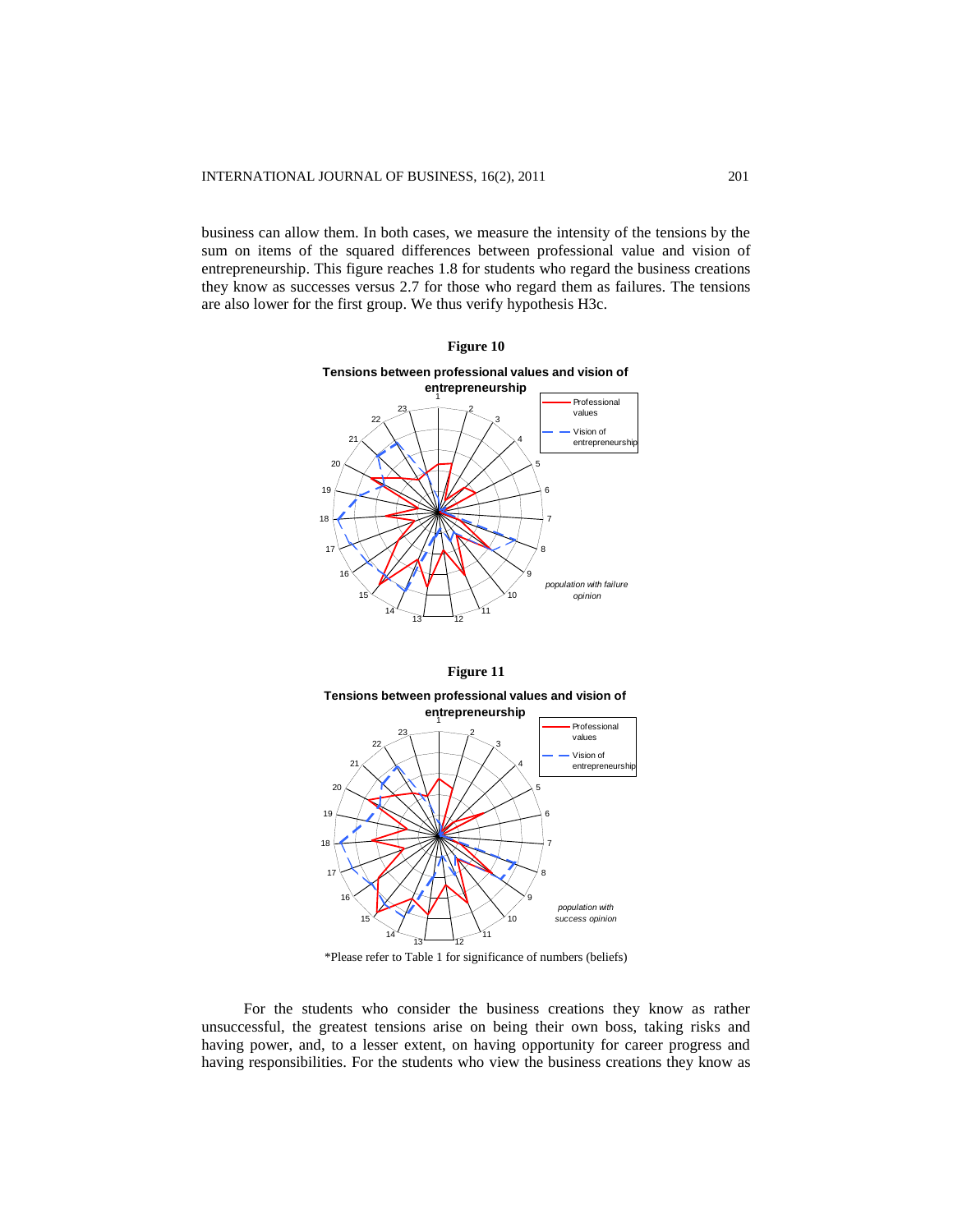successful, the main divergences between what they value for their future professional life and what they think launching a business can provide them, are located in taking risks (23 % of these students recognize its importance for their future professional life and 77 % of them think that launching a business could afford them that), being their own boss (35 % versus 88 %) and having power (31 % versus 70 %) - for all three beliefs, business creation engenders greater agreement in light of what they wish for in their professional life - followed by having free time (48 % versus 4 %) and job security (54 % versus 13 %), two qualities which are lacking for them in entrepreneurship.

#### **V. DISCUSSION AND CONCLUSION**

Our analysis differentiates between two types of behavioral beliefs held by students: professional values (values that the students will be looking for in their future professional life) and vision of entrepreneurship (values that they think would be fulfilled by an entrepreneurial career). Specifically, we study the respective impacts that role models and the perception that students have of the success of entrepreneurs they know have on these beliefs. Such behavioral beliefs are thought to form the basis for the students' attitude toward entrepreneurship. The first thing that is apparent in our results is that, while professional values seem to be somewhat impacted by role models and gender, such an impact is hardly noticeable on the students' vision of entrepreneurship. This leads us to believe that the perception that students have of the demands and rewards associated with an entrepreneurial career seems to be a cultural matter and anchored in the students minds at earlier ages. French students view entrepreneurial careers as potentially providing them with autonomy and responsibilities, but also as somewhat risky, time demanding and unlikely to provide them with job security or a regular income. Our study is limited to students and therefore cannot be generalized to all French people as other groups may perceive entrepreneurship differently. However, the stability in this vision of entrepreneurship across our French students subsamples and cross-country differences highlighted by other studies all point to a strong cultural effect (Boissin et al., 2009) thus requiring country-specific analyses.

From a practical standpoint, what is of most interest to us is the analysis of the discrepancies (or absence thereof) between professional values and visions of entrepreneurship. The premise on which TPB-based studies rely is that the more positive (negative) the attitude, the stronger should be the intention of a person to undertake (or not to undertake) a certain behavior (Ajzen, 1985). The view that we take here is that the more convergent are the professional values and the vision of entrepreneurship held by students, the more positive will be their attitude toward an entrepreneurial career. As a result, we are here looking for levers on which to base actions aimed at reducing the tensions between the two types of beliefs.

Our findings suggest that students who have been confronted with entrepreneurial environments exhibit less tensions between professional values and vision of entrepreneurship. In particular, the items for which proximity with entrepreneurial role models appears to reduce tensions are the ones related to job security, having a fixed income, free time, having a challenging job and power (see Table 4). Given the relative stability of the vision of entrepreneurship across our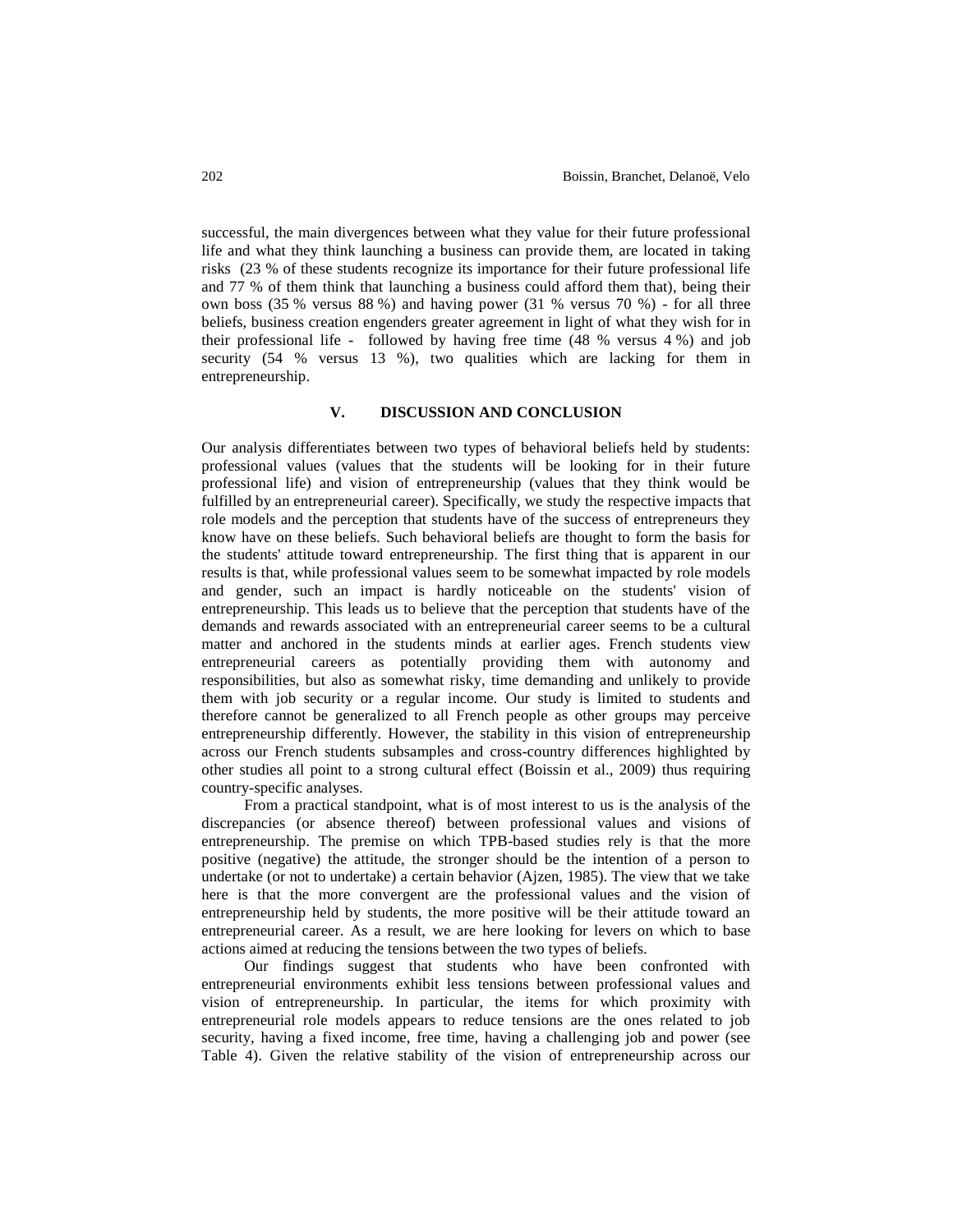different categories of students, such a reduction comes mainly from an impact on professional values. In general, students exposed to close entrepreneurial role models appear to be more ambitious and less risk averse than their counterparts who do not personally know entrepreneurs. We interpret this reduction in tension between students' professional aspirations and vision of entrepreneurship apparent in our results as possibly reflecting a more realistic view of what an entrepreneurial career entails.

Looking at these results in closer detail, we also highlight a gender effect apparent in the influence of role models. Generally speaking, the divergence between the professional values the students seek and the way they view entrepreneurship seems to be larger for females than for males. Our first observation is therefore that male students view entrepreneurial careers as more likely to fulfill their professional aspirations. Our results suggest that in France, the predominance of a masculine vision of entrepreneurship remains true today. While this previous result might be disappointing for practitioners who have been seeking for years to promote female entrepreneurship, female students seem to be more responsive than males to entrepreneurial role models, which provides potential routes for action for people looking to instill entrepreneurial spirit in French female students.

Finally, our results suggest that, while the mere presence of an entrepreneurial role model has some impact on the reduction of the tensions between professional values and vision of entrepreneurship, the perception that students have of their role model's entrepreneurial fate should also be taken into consideration. Having witnessed entrepreneurial failures around them makes students more risk averse. This finding has implications for researchers who should, in their analyses, take into account the perception that individuals have of their entrepreneurial role models. Practitioners on their side could consider exposing these students to successful role models to which they could relate.

From a practical standpoint, our results suggest that programs looking to foster entrepreneurship are well inspired to confront students with role models that can contribute to the evolution of their professional values toward more entrepreneuriallyoriented values. Looking to alter the students visions of the risks and rewards associated with entrepreneurship appears to be a much broader task. Our results indicate the possibility of a strong national cultural impact on this vision of entrepreneurship. Further studies across wider population samples and cross-country comparisons are needed to confirm the details of these cultural nuances.

## **VI. CONTRIBUTION TO KNOWLEDGE AND IMPLICATIONS FOR POLICY AND PRACTICE**

In terms of scholarly contribution, this study analyses the interaction between two key demographic variables (gender and personal environment) and two behavioral ones (professional values and vision of entrepreneurship), while introducing the notion of entrepreneurial role model as a potential factor to reduce the gap and enhance positive interaction between two factors that according to the literature are expected to promote positive attitude towards a entrepreneurial behavior.

For policy makers in the area of entrepreneurship, local development, education and in particular for those in charge of developing entrepreneurship education programs and activities, this paper suggests ways in which future job seekers could be induced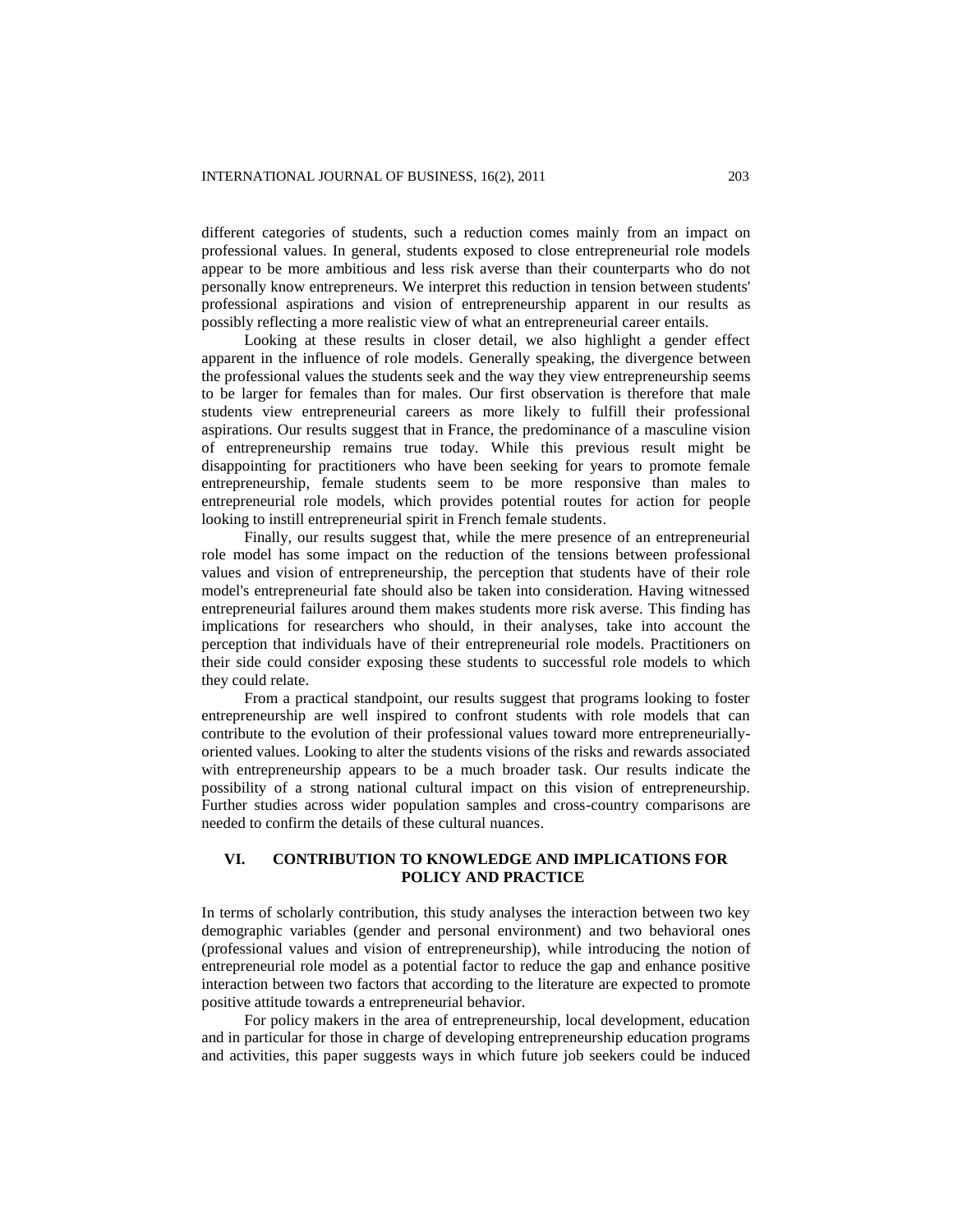into developing jobs themselves and contributing to a more dynamic economy. Appropriate entrepreneurship role models being potentially a powerful means to convince students to start their own business, policy makers could consider investing in the identification and proliferation of these role models and in finding original ways to enhance their contacts with students via speeches, common activities, contests, etc. In particular, gender segmentation having shown that female students are sensitive to this type of initiative, an opportunity arises to promote the generation of companies by the half of the French population that is the least represented amongst entrepreneurs in the country.

As a side effect of the study, several particular cultural values applying to the population studied have been identified, suggesting that the French population might have some a-priori impressions regarding the role of the entrepreneur in society and entrepreneurial action in general itself. As mentioned in previous paragraphs, further studies comparing larger samples across different cultures might provide with important insights regarding the way French society perceives entrepreneurship vis-à-vis other populations.

In a few words, the most important contribution of this paper to policy making is the suggestion that investment in the development of interactions between suitable entrepreneurial role models and potential future entrepreneurs is very likely to result in enterprise creation and in particular female enterprise in France, which is considered as a desirable development in society.

#### **REFERENCES**

- Ajzen, I., 1991, "The Theory of Planned Behavior", *Organizational Behavior and Human Decision Processes,* 50, 179-211.
- Ajzen, I., and N. Gilbert Cote., 2008, "Attitudes and the prediction of behavior", in Crano, W. D. and Prislin, R. (Eds.), *Attitudes and Attitude Change*, Psychology Press, New York, 289-311.
- Allen, E.I., A. Elam, N. Langowitz, and M. Dean, 2008, *Global Entrepreneurship Monitor - 2007 Report on Women and Entrepreneurship*.
- Autio, E., R. Keeley, M. Klofsten, G.G.C. Parker, and M. Hay, 2001, "Entrepreneurial Intent among Students in Scandinavia and in the USA." *Enterprise & Innovation Management Studies,* 2(2), 145-60.
- Autio, E., R. Keeley, M. Klofsten, and T. Ulfstedt, 1997, "Entrepreneurial Intent among Students: Testing an Intent Model in Asia, Scandinavia and USA." *Frontiers of Entrepreneurship Research, Babson College*.
- Bandura, A., 1986, *Social Foundations of Thought and Action*. Prentice-Hall, Inc., Englewood Cliffs.
- Bird, B.J., and C.G. Brush, 2002, "A Gendered Perspective on Organizational Creation", *Entrepreneurship Theory and Practice,* 26(3), 41-65.
- Boissin, J.-P., B. Branchet, S. Emin, and J. Herbert, 2009, "Students and Entrepreneurship: A Comparative Study France - United States", *Journal of Small Business and Entrepreneurship,* 22(2), 101-22.
- Boissin, J.-P., B. Chollet, and S. Emin, 2007, "Explaining the Intention to Start a Business among French Students: A Closer Look at Professional Beliefs", in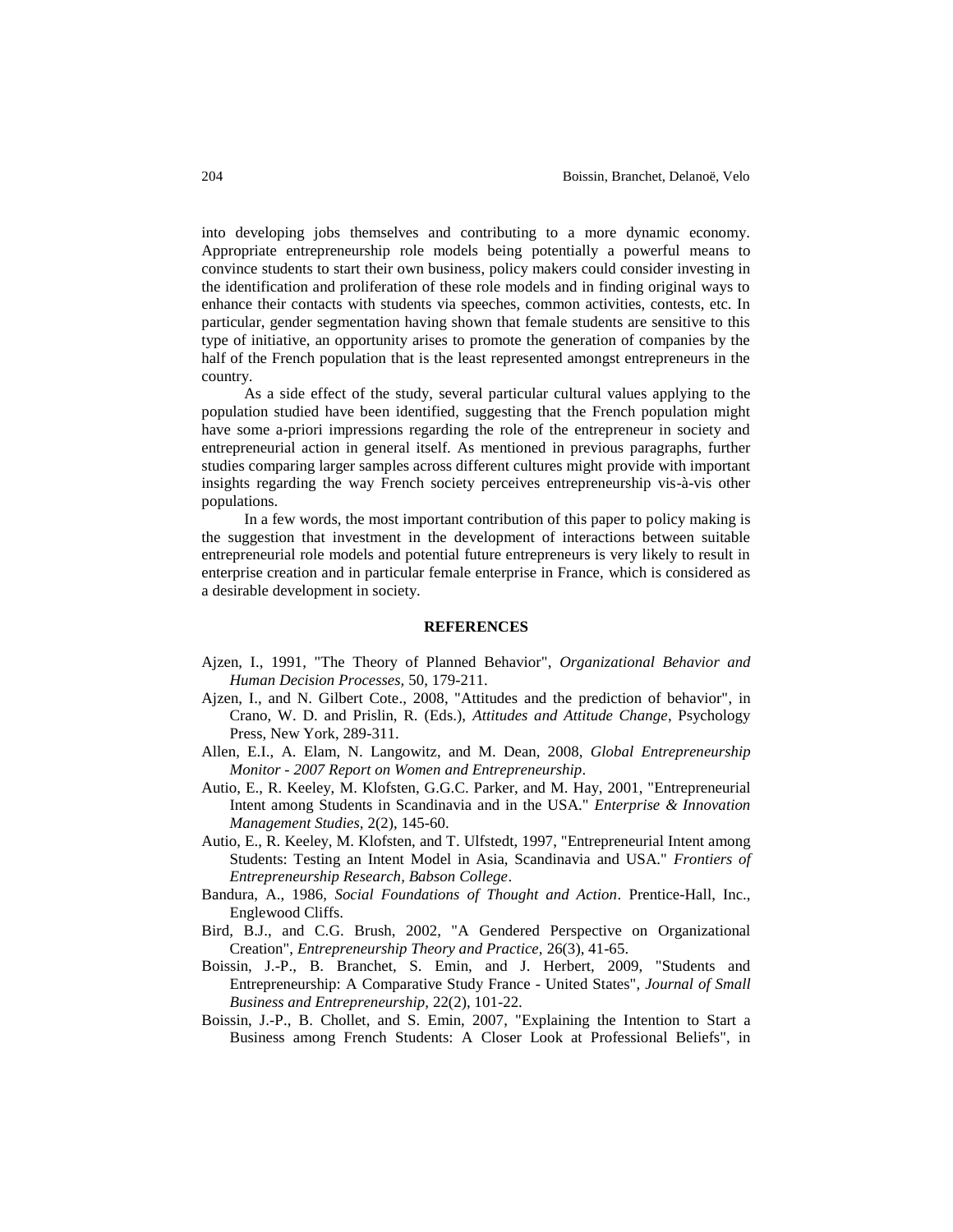Fayolle, A. (Ed.), *Handbook of Research in Entrepreneurship Education*, Edward Elgar, 266-81.

- Boissin, J.-P., B. Chollet, and S. Emin, 2008, "Les croyances des étudiants envers la création d'entreprise - Un état des lieux", *Revue Française de Gestion,* 180, 25-43.
- Boissin, J.-P., and S. Emin, 2006, "Les étudiants et l'entrepreneuriat: l'effet des formations"*.* Paper presented at the XVth AIMS Conference, Annecy/Genève.
- Boissin, J.-P., and S. Emin, 2007, "Une moindre fibre entrepreneuriale chez les femmes dès l'Université", in Le Berre, M. and Spalanzani, A. (Eds.), *Regards sur la recherche en gestion*, Edition L'Harmattan, 83-115.
- Carr, J.C., and J.M. Sequeira, 2007, "Prior Family Business Exposure as Intergenerational Influence and Entrepreneurial Intent: A Theory of Planned Behavior Approach", *Journal of Business Research,* 60(10), 1090-98.
- Chell, E., and S. Baines, 1998, "Does Gender Affect Business 'Performance'? A Study of Microbusinesses in Business Services in the UK", *Entrepreneurship & Regional Development,* 10(2), 117-35.
- Chen, C.C., P.G. Greene, and A. Crick, 1998, "Does Entrepreneurial Self-Efficacy Distinguish Entrepreneurs from Managers?" *Journal of Business Venturing,* 13(4), 295-316.
- Davidsson, P., and B. Honig, 2003, "The Role of Social and Human Capital among Nascent Entrepreneurs", *Journal of Business Venturing,* 18(3), 301-31.
- De Clercq, D., and P. Arenius, 2006, "The Role of Knowledge in Business Start-Up Activity", *International Small Business Journal,* 24(4), 339-58.
- De Noble, A.F., D. Jung and S.B. Ehrlich, 1999, "Entrepreneurial Self-Efficacy: the Development of a Measure and Its Relationship to Entrepreneurial Action", *Frontiers of Entrepreneurship Research*.
- Delmar, F., and P. Davidsson, 2000, "Where Do They Come From? Prevalence and Characteristics of Nascent Entrepreneurs", *Entrepreneurship & Regional Development,* 12(1), 1-23.
- Eddleston, K.A., and G.N. Powell, 2008, "The Role of Gender Identity in Explaining Sex Differences in Business Owners' Career Satisfier Preferences", *Journal of Business Venturing,* 23(3), 244-56.
- Emin, S., 2004, "Les facteurs déterminant la création d'entreprise par les chercheurs publics : application des modèles d'intention", *Revue de l'Entrepreneuriat,* 3(1), 1- 20.
- Fayolle, A., B. Gailly, and N. Lassas-Clerc, 2006, "Assessing the Impact of Entrepreneurship Education Programmes: A New Methodology", *Journal of European Industrial Training,* 30(9), 701-20.
- Gray, C., 1998, *Enterprise and Culture*. Routledge, London and New York.
- Kickul, J., F. Wilson, D. Marlino, and S. Barbosa, 2008, "Are Misalignments of Perceptions and Self-Efficacy Causing Gender Gaps in Entrepreneurial Intentions among Our Nation's Teens?" *Journal of Small Business and Enterprise Development,* 15(2), 321-35.
- Kim, P.H., H.E. Aldrich, and L.A. Keister, 2006, "Access (Not) Denied: The Impact of Financial, Human, and Cultural Capital on Entrepreneurial Entry in the United States", *Small Business Economics,* 27(1), 5-22.